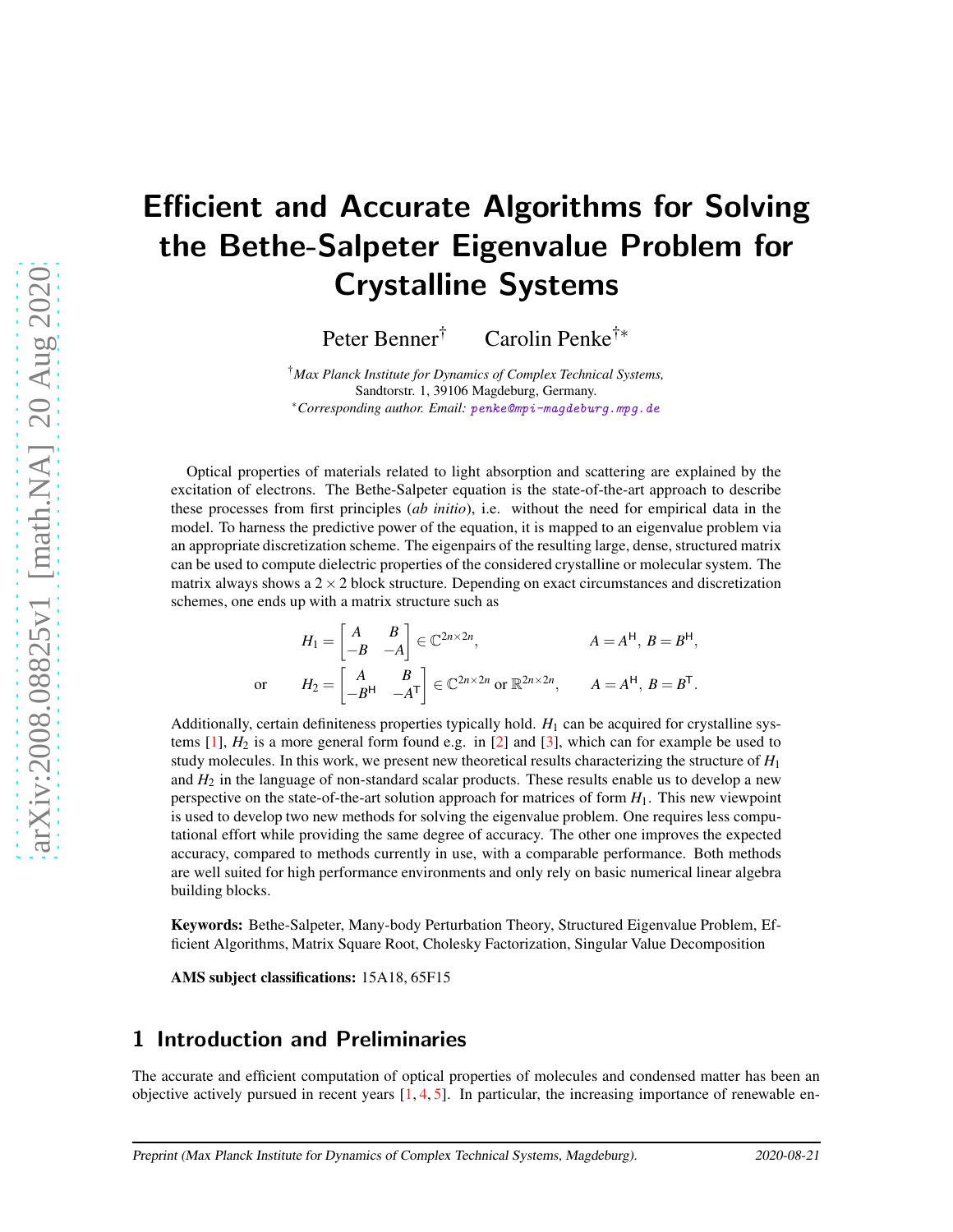ergies reinforces the interest in the *in silico* prediction of optical properties of novel composite materials and nanostructures.

New theoretical and algorithmic developments need to go hand in hand with the ever advancing computer technology. In view of the ongoing massive increase in parallel computing power [\[6\]](#page-15-5), the solution of problems that were considered almost impossible just a few years ago comes within reach. In order to unlock the full potential of a supercomputer, great attention must be paid to the development of parallelizable and reliable methods.

*Ab initio* spectroscopy aims to compute optical properties of materials from first principles, without the need for empirical parameters. A state-of-the-art approach is derived from many-body perturbation theory and relies on solving the Bethe-Salpeter equation for the *density fluctuation response function P(* $\omega$ *)*. This function describes the propagation of an electron-hole pair and is used to compute optical properties such as the optical absorption spectrum. Its poles give the excitation energies of the given system (for details see [\[1\]](#page-15-0)). Restricting the number of considered occupied and unoccupied orbitals, the propagator can be represented in (frequencydependent) matrix form with respect to a set of resonant and antiresonant two-orbital states. The Bethe-Salpeter equation can be rewritten to show that the inverse of the matrix form of  $P(\omega)$  is approximated by the matrix pencil

<span id="page-1-1"></span><span id="page-1-0"></span>
$$
\mathcal{H} - \omega \Sigma, \tag{1}
$$

where  $\Sigma = \begin{bmatrix} I_n & 0 \\ 0 & 0 \end{bmatrix}$  $0 \t -I_n$ contains a positive and a negative identity matrix on its diagonal.  $\mathcal{H} \in \mathbb{C}^{2n \times 2n}$  is a Hermitian matrix. It is computed from the Coulomb interaction and the screened interaction in matrix form (familiar from Hedin's equations [\[7\]](#page-15-6)) and scalar energy differences between occupied and unoccupied orbitals. The periodicity of crystalline systems implies a time-inversion symmetry in the basis functions used for the discretization. This leads to  $\mathcal{H}$  having the following form:

<span id="page-1-2"></span>
$$
\mathcal{H} = \mathcal{H}_1 = \begin{bmatrix} A & B \\ B & A \end{bmatrix}, \qquad A = A^{\mathsf{H}}, \ B = B^{\mathsf{H}}.
$$
\n<sup>(2)</sup>

In this paper we do not consider the generalized eigenvalue problem given in [1.](#page-1-0) Instead, we focus on the the corresponding standard eigenvalue problem of the matrix

$$
H_1 := \Sigma^{-1} \mathcal{H}_1 = \Sigma \mathcal{H}_1 = \begin{bmatrix} A & B \\ -B & -A \end{bmatrix}, \qquad A = A^{\mathsf{H}}, \ B = B^{\mathsf{H}}, \tag{3}
$$

to which we refer as a *BSE matrix of form I*.

If the time-inversion symmetry in the basis functions is not exploited or not available, i.e. when a noncrystalline system is considered, the resulting structure is slightly different. The matrix considered for a standard eigenvalue problem then turns out to have the form

$$
H_2 := \Sigma \mathcal{H}_2 = \begin{bmatrix} A & B \\ -B^H & -A^T \end{bmatrix} \in \mathbb{C}^{2n \times 2n} \text{ or } \mathbb{R}^{2n \times 2n}, \qquad A = A^H, B = B^T,
$$
 (4)

where .<sup>H</sup> denotes the Hermitian transpose, and .<sup>T</sup> denotes the regular transpose without complex conjugation. We call matrices of this form *BSE matrix of form II*.

In this paper, we contribute new methods that exploit the structure given in [\(3\)](#page-1-1) and improve upon previous approaches in terms of performance and accuracy. They are well-suited for high performance computing as they rely on basic linear algebra building blocks for which high performance implementations are readily available.

We characterize the structure of the BSE matrices [\(3\)](#page-1-1) and [\(4\)](#page-1-2) by employing the concept of non-standard scalar products. We introduce the notation and concepts following [\[8\]](#page-15-7).

A nonsingular matrix M defines a scalar product on  $\mathbb{C}^n \langle \cdot, \cdot \rangle_M$ , which is a bilinear or sesquilinear form, given by

$$
\langle x, y \rangle_M = \begin{cases} x^{\mathsf{T}} My \text{ for bilinear forms,} \\ x^{\mathsf{H}} My \text{ for sesquilinear forms,} \end{cases}
$$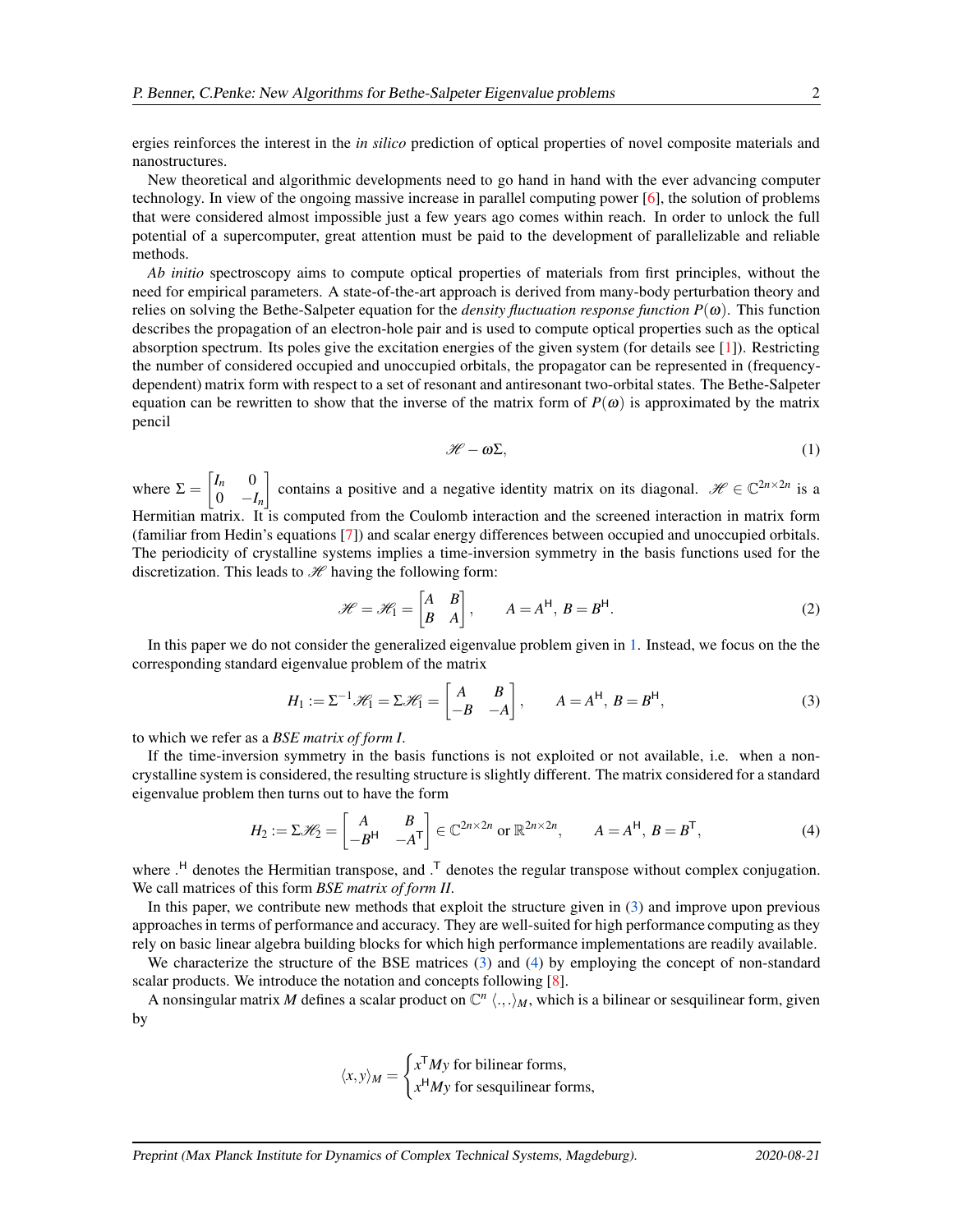for  $x, y \in \mathbb{C}^n$ . For a matrix  $A \in \mathbb{C}^{n \times n}$ ,  $A^{\star M} \in \mathbb{C}^{n \times n}$  denotes the adjoint with respect to the scalar product defined by *M*. This is a uniquely defined matrix satisfying the identity

$$
\langle Ax, y \rangle_M = \langle x, A^{\star_M} y \rangle_M
$$

for all  $x, y \in \mathbb{C}^n$ . We call  $A^{\star M}$  the *M*-adjoint of *A* and it holds

$$
A^{\star M} = M^{-1}A^{\star}M,\tag{5}
$$

where .\* can refer to the transpose .<sup>T</sup> or Hermitian transpose .<sup>H</sup>, depending on whether a bilinear or a sesquilinear form is considered. We call the matrix *M*-orthogonal if  $A^{*M} = A^{-1}$  (given the inverse exists), *M*-self-adjoint if  $A = A^{\star M}$  and *M*-skew-adjoint if  $A = -A^{\star M}$ .

## <span id="page-2-4"></span>2 Results on the spectral structure of BSE matrices

We now have a language to describe the structure of the BSE matrices in a more concise way, not relying on the matrix block structure. The following two matrices, and the scalar products induced by them, play a central role:

$$
J_n = \begin{bmatrix} 0 & I_n \\ -I_n & 0 \end{bmatrix}, \qquad \Sigma_n = \begin{bmatrix} I_n & 0 \\ 0 & -I_n \end{bmatrix}.
$$
 (6)

<span id="page-2-2"></span>We drop the index when the dimension is clear from its context. The identities  $J^{-1} = -J$  and  $\Sigma^{-1} = \Sigma$  are regularly used in the following.

**Theorem 1.** A matrix  $H \in \mathbb{C}^{2n \times 2n}$  is a BSE matrix of form I as given in [\(3\)](#page-1-1) if and only if both of the following *conditions hold.*

*1. H* is skew-adjoint with respect to the complex sesquilinear form induced by *J*, i.e.  $H = -H^{\star}$ <sup>*J*</sup> =  $JH^H$ *J*.

*2. H* is self-adjoint with respect to the complex sesquilinear form induced by Σ, i.e.  $H = H^{\star_{\Sigma}} = \Sigma H^{\star_{\Sigma}}$ .

*Proof.*  $JH^HJ = H$  is equivalent to *JH* being Hermitian and  $\Sigma H^H \Sigma = H$  is equivalent to  $\Sigma H$  being Hermitian. We observe that *JH* and  $\Sigma H$  are Hermitian, if *H* has BSE form I. Conversely, let  $H = \begin{bmatrix} H_{11} & H_{12} \\ H_{21} & H_{22} \end{bmatrix}$ ,  $H_{ij} \in \mathbb{C}^{n \times n}$ 

and  $JH = \begin{bmatrix} H_{21} & H_{22} \\ -H_{11} & -H_{12} \end{bmatrix}$  be Hermitian. It follows

<span id="page-2-0"></span>
$$
H_{21} = H_{21}^{\mathsf{H}}, \quad H_{12} = H_{12}^{\mathsf{H}}, \quad H_{11} = -H_{22}^{\mathsf{H}}.
$$
 (7)

Let  $\Sigma H = \begin{bmatrix} H_{11} & H_{12} \\ -H_{21} & -H_{22} \end{bmatrix}$  be Hermitian. It follows

<span id="page-2-1"></span>
$$
H_{11} = H_{11}^{\mathsf{H}}, \quad H_{22} = H_{22}^{\mathsf{H}}, \quad H_{21} = -H_{12}^{\mathsf{H}}.
$$
 (8)

[\(7\)](#page-2-0) and [\(8\)](#page-2-1) give exactly BSE form I:

$$
H = \begin{bmatrix} H_{11} & H_{12} \\ -H_{12}^{\mathsf{H}} & -H_{11}^{\mathsf{H}} \end{bmatrix} \text{ with } H_{11} = H_{11}^{\mathsf{H}}, H_{12} = H_{12}^{\mathsf{H}}.
$$

<span id="page-2-3"></span>Theorem 2. *A matrix H is a BSE matrix of form II as given in* [\(4\)](#page-1-2) *if and only if both of the following conditions hold.*

*1. H is skew-adjoint with respect to the complex bilinear form induced by J, i.e.*  $H = -H^{\star} = JH^{T}J$ *.*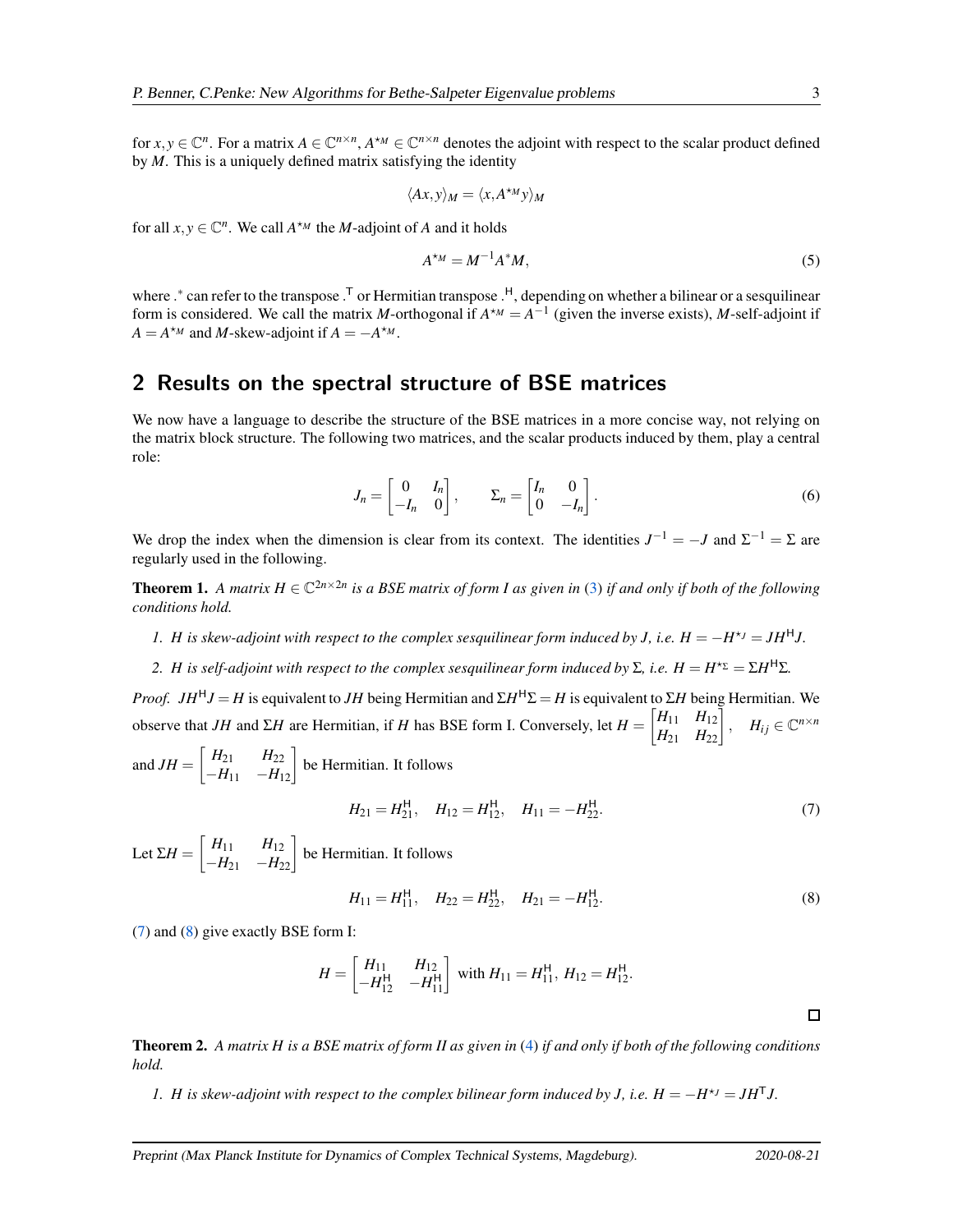*2. H* is self-adjoint with respect to the complex sesquilinear form induced by Σ, i.e.  $H = H^{\star_{\Sigma}} = \Sigma H^{\star_{\Sigma}}$ .

*Proof.* The proof works exactly as the proof of Theorem [1,](#page-2-2) but here, the complex transpose .<sup>T</sup> is associated with *J* instead of the Hermitian transpose .<sup>H</sup>.  $\Box$ 

Using this new characterization, we see that eigenvalues and eigenvectors also exhibit special structures. Matrices, that are skew-adjoint with respect to the sesquilinear form induced by *J* are called *Hamiltonian*, and play an important role in control theory and model order reduction (see e.g. [\[9\]](#page-15-8)). The same property with respect to the bilinear form is called *J-symmetric* in [\[8\]](#page-15-7) and explored further in [\[10\]](#page-15-9).

<span id="page-3-0"></span>The first two propositions of the following theorem are well known facts about Hamiltonian [\[9\]](#page-15-8) and J-symmetric matrices [\[10\]](#page-15-9). Here,  $\bar{\lambda}$  denotes the complex conjugate of  $\lambda$ .

**Theorem 3.** *Let*  $H \in \mathbb{C}^{2n \times 2n}$ .

- *1.* If *H* is skew-adjoint with respect to the sesquilinear form induced by *J*, i.e.  $JH = -H^H J$ , then its eigen*values come in pairs*  $(\lambda, -\overline{\lambda})$ *. If x is a right eigenvector of H corresponding to*  $\lambda$ *, then*  $x^H J$  *is the left eigenvector of H corresponding to*  $-\bar{\lambda}$ *.*
- *2. If H is skew-adjoint with respect to the bilinear form induced by J, i.e. JH* = −*H* <sup>T</sup>*J, then its eigenvalues come in pairs* (λ,−λ)*. If x is a right eigenvector of H corresponding to* <sup>λ</sup>*, then x*<sup>T</sup>*J is the left eigenvector of H corresponding to*  $-\lambda$ .
- *3. If H is self-adjoint with respect to the sesquilinear form induced by* Σ*, i.e.* Σ*H* = *H* <sup>H</sup>Σ*, then eigenvalues come in pairs* (λ, ¯λ)*. If x is a right eigenvector of H corresponding to* <sup>λ</sup>*, then x*<sup>H</sup>Σ *is the left eigenvector of H corresponding to*  $\lambda$ .

*Proof.* 1. Using  $H^H = JHJ$  and  $J^{-1} = -J$ , we see that

$$
Hx = \lambda x \quad \Leftrightarrow \quad x^{\mathsf{H}} JH = -\bar{\lambda} x^{\mathsf{H}} J.
$$

2. Using  $H^{\mathsf{T}} = JHJ$  and  $J^{-1} = -J$ , we see that

$$
Hx = \lambda x \quad \Leftrightarrow \quad x^{\mathsf{T}} JH = -\lambda x^{\mathsf{T}} J.
$$

3. Using  $H^H = \Sigma H \Sigma$  and  $\Sigma^{-1} = \Sigma$ , we see that

$$
Hx = \lambda x \quad \Leftrightarrow \quad x^{\mathsf{H}} \Sigma H = \bar{\lambda} x^{\mathsf{H}} \Sigma.
$$

Theorem [3](#page-3-0) reveals that symmetries defined by the matrices *J* or Σ are reflected in connections between left and right eigenvectors of the considered matrix. The BSE matrices show a symmetry with respect to two scalar products (Theorem [1](#page-2-2) and [2\)](#page-2-3). This double-structure leads to eigenvalues that show up not only in pairs but in quadruples if they have a real and an imaginary component. Additionally, it yields a connection between right eigenvectors, clarified in the following theorem.

**Theorem 4.** Let  $H \in \mathbb{C}^{2n \times 2n}$  be self-adjoint with respect to  $\Sigma$  and skew-adjoint with respect to (a) the sesquilin*ear scalar product or (b) the bilinear scalar product induced by J. Then*

- *1. The eigenvalues of H come in pairs*  $(\lambda, -\lambda)$  *if*  $\lambda \in \mathbb{R}$  *or*  $\lambda \in i\mathbb{R}$ *, or in quadruples*  $(\lambda, \bar{\lambda}, -\lambda, -\bar{\lambda})$ *.*
- *2. a) If v is an eigenvector of H with respect to* <sup>λ</sup>*, then J*Σ*v is an eigenvector of H with respect to* −λ*. b)* If v is an eigenvector of H with respect to  $\lambda$ , then J $\Sigma \bar{\nu}$  is an eigenvector of H with respect to  $-\bar{\lambda}$ .
- *Proof.* 1. The quadruple property comes from combining the propositions given in Theorem [3](#page-3-0) (1. and 3. or 2. and 3., respectively). The pair property for real eigenvalues comes (a) from Theorem [3,](#page-3-0) proposition 1, or (b) from Theorem [3,](#page-3-0) proposition 2. The pair property for imaginary eigenvalues follows from Theorem [3,](#page-3-0) proposition 3 in both cases.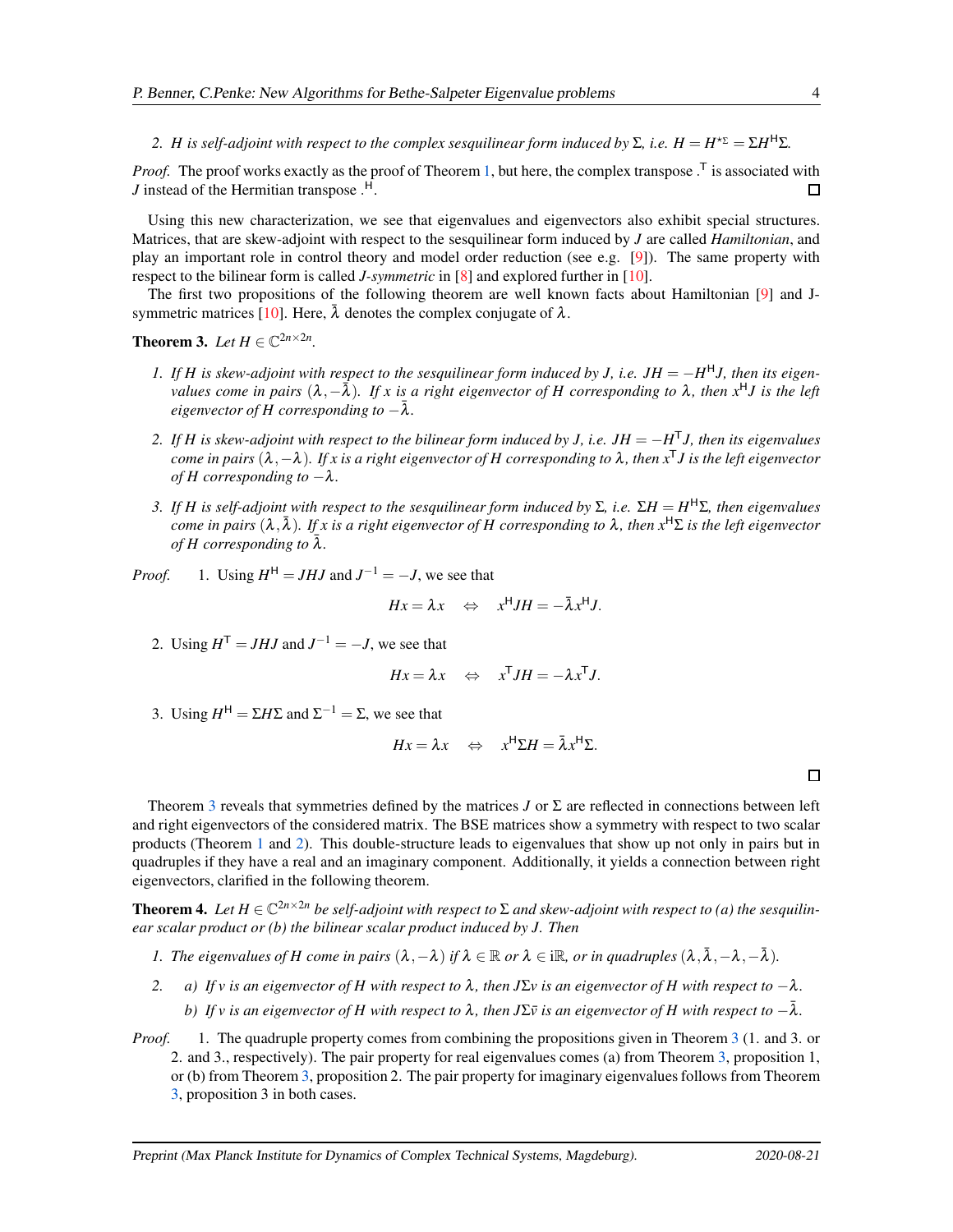2. a) With  $\Sigma J H J \Sigma = H$  we have

$$
Hv = \lambda v \quad \Leftrightarrow \quad HJ\Sigma v = -\lambda J\Sigma v.
$$

b) With  $\Sigma I H J \Sigma = \overline{H}$  we have

$$
Hv = \lambda v \Leftrightarrow \bar{H}J\Sigma v = -\lambda J\Sigma v \Leftrightarrow HJ\Sigma \bar{v} = -\bar{\lambda}J\Sigma \bar{v}.
$$

<span id="page-4-1"></span> $\Box$ 

The special case of (b) (i.e. for BSE matrices of form II) has been proven in [\[10\]](#page-15-9). Our proof does not rely on the particular block structure of the matrix, but works with the given symmetries and is therefore more concise and easily extendable to other double-structured matrices.

In the practice of computing excitation properties of materials, there is even more structure available. It can be exploited for devising efficient algorithms. The Hermitian matrices

$$
\mathscr{H}_1 := \Sigma H_1 = \begin{bmatrix} A & B \\ B & A \end{bmatrix}, \qquad \mathscr{H}_2 := \Sigma H_2 = \begin{bmatrix} A & B \\ B^H & A^T \end{bmatrix}, \tag{9}
$$

introduced in [\(1\)](#page-1-0), are called BSE Hamiltonians. They are typically positive definite [\[1,](#page-15-0) [11\]](#page-15-10). The term "Hamiltonian" might cause confusion in this context, as it has a different meaning in numerical linear algebra and in electronic structure theory. We have used the numerical linear algebra meaning, by which a matrix *H* is called Hamiltonian if it holds  $JH = -JH^H$ . In electronic structure theory, the term "Hamiltonian" is inspired by the Hamiltonian operator from basic quantum mechanics. It refers to the left matrix  $\mathcal H$  of a generalized, Schrödinger-like, eigenvalue problem, such as  $(1)$ , which is typically Hermitian.

The definiteness property has consequences for the structure of the eigenvalue spectrum. To study these, we consider the more general class of  $\Sigma$ -Hermitian matrices, by which we mean matrices that are self-adjoint with respect to the scalar product induced by a signature matrix  $\Sigma$ .

<span id="page-4-2"></span>**Theorem 5.** Let  $\Sigma = \text{diag}(\sigma_1, \ldots, \sigma_n)$ ,  $\sigma_i \in \{+1, -1\}$  *be a signature matrix with p positive and n*− *p negative diagonal entries. Let H* <sup>∈</sup> <sup>C</sup> *<sup>n</sup>*×*<sup>n</sup> be given such that* Σ*H is Hermitian positive definite. Then H is diagonalizable and its eigenvalues are real, of which p are positive and n*− *p are negative.*

*Proof.* As  $\Sigma H$  is positive definite, and  $\Sigma$  is symmetric, they can be diagonalized simultaneously (see [\[12\]](#page-15-11), Corollary 8.7.2), i.e. there is a nonsingular  $X \in \mathbb{C}^{n \times n}$ , s.t.

$$
X^{\mathsf{H}} \Sigma H X = I_n,\tag{10}
$$

$$
X^{\mathsf{H}} \Sigma X = \Lambda \in \mathbb{R}^{n \times n},\tag{11}
$$

where  $\Lambda = \text{diag}(\lambda_1,\ldots,\lambda_n)$  gives the eigenvalues of the matrix pencil  $\Sigma x - \lambda \Sigma H$ . It follows from [\(11\)](#page-4-0) and Sylvester's law of inertia that  $\Lambda$  has p positve and  $n - p$  negative values. We have

<span id="page-4-0"></span>
$$
X^{-1}HX = \Lambda^{-1},\tag{12}
$$

i.e. *H* is diagonalizable and  $\Lambda^{-1}$  contains the eigenvalues of *H*.

<span id="page-4-3"></span>The spectral structure of the BSE matrices given in practice follows immediately from the presented theorems and is summarized in the following lemma.

Lemma 6. *Let H be a BSE matrix of form I (see* [\(3\)](#page-1-1)*) or form II (see* [\(4\)](#page-1-2)*), such that the BSE Hamiltonian* [\(9\)](#page-4-1) *is positive definite. Then the eigenvalues are real and come in pairs*  $\pm \lambda$ *. If v is an eigenvector associated with*  $\lambda$ *, then*

1. 
$$
y = \begin{bmatrix} 0 & I \\ I & 0 \end{bmatrix}
$$
 v is an eigenvector associated with  $-\lambda$  if H is of BSE form I,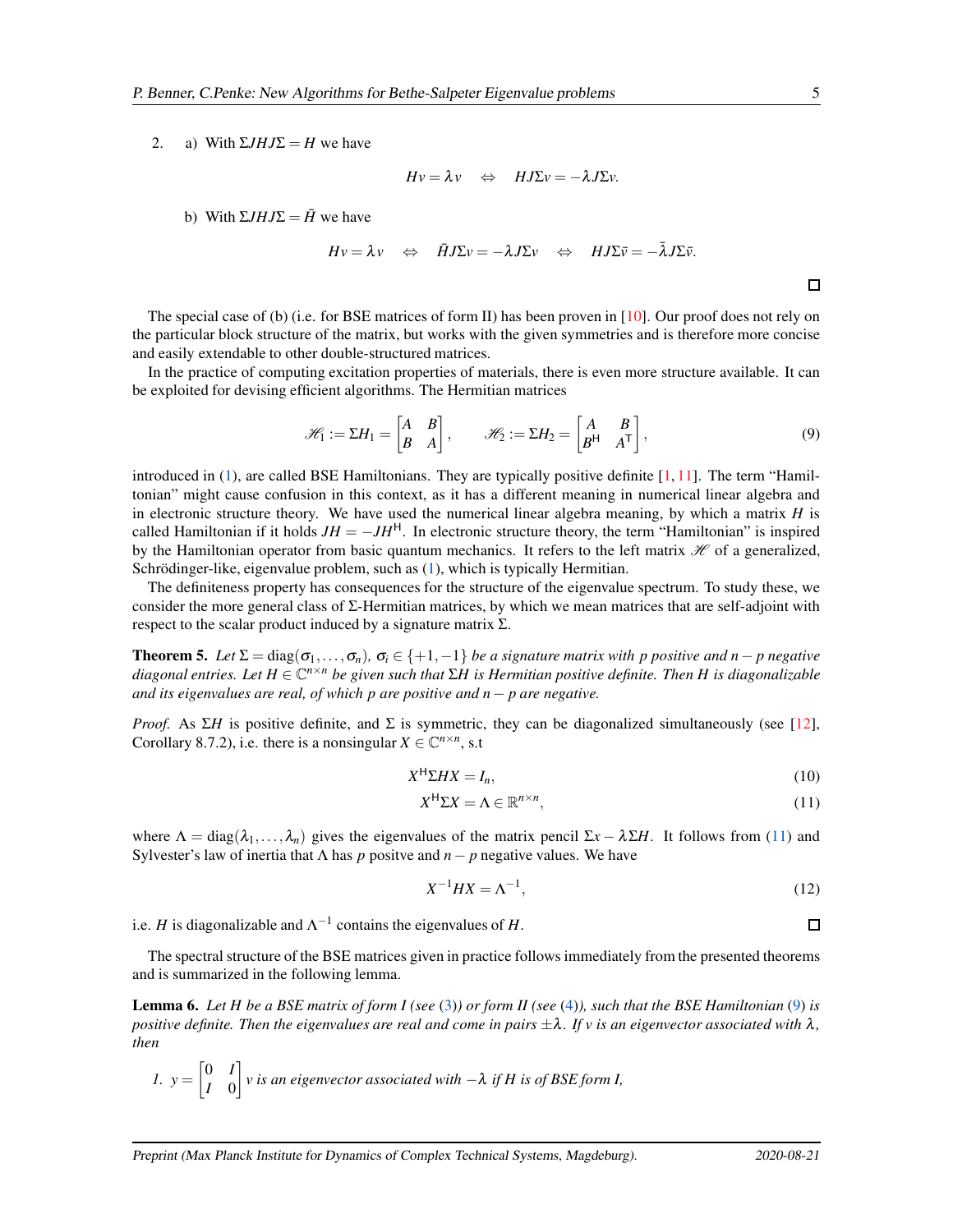2. 
$$
y = \begin{bmatrix} 0 & I \\ I & 0 \end{bmatrix}
$$
  $\bar{v}$  is an eigenvector associated with  $-\lambda$  if H is of BSE form II.

In the remaining part of this section we focus on BSE matrices of form I, paving the way for new, efficient algorithms. Two essential observations to make the problem more tractable are the following, which can e.g. be found in [\[2\]](#page-15-1), albeit for real matrices.

<span id="page-5-5"></span>Lemma 7. *Let H be a BSE matrix of form I* [\(3\)](#page-1-1)*.*

1. With the matrix 
$$
Q = \frac{1}{2} \begin{bmatrix} I & I \\ -I & I \end{bmatrix}
$$
 we have  
\n
$$
Q^{-1}HQ = \begin{bmatrix} 0 & A-B \\ A+B & 0 \end{bmatrix}.
$$
\n(13)

#### *2.* Σ*H is positive definite if and only if A*+*B and A*−*B are positive definite.*

The following theorem plays the central role in this paper. We use it as a new tool to derive an existing solution approach. Within this new framework, other solution approaches will become apparent, yielding significant benefits compared to the existing approach.

<span id="page-5-4"></span>Theorem 8. *Let H be a BSE matrix of form I (see* [\(3\)](#page-1-1)*) wih a positive definite BSE Hamiltonian* [\(9\)](#page-4-1)*. Then M*<sup>1</sup> := *A*+*B, M*<sup>2</sup> = *A*−*B are Hermitian positive definite. Let*

$$
M_1 M_2 \nu_1 = \mu \nu_1, \qquad \nu_2^H M_1 M_2 = \mu \nu_2^H, \qquad \nu_1^H \nu_2 = 1,
$$
\n(14)

define a pair of right and left eigenvectors of the matrix product  $M_1M_2$ . Then  $\mu\in\mathbb{R}$ ,  $\mu>$  0. With  $Q$  :=  $\frac{1}{2}$  $\begin{bmatrix} I & I \\ -I & I \end{bmatrix}$ *and scaling factors*  $\lambda_1 := v_2^H M_1 v_2 > 0$ ,  $\lambda_2 := v_1^H M_2 v_1 > 0$ , an eigenpair of H is given by

<span id="page-5-0"></span>
$$
\lambda = \sqrt{\mu}, \qquad v_{\lambda} = Q \begin{bmatrix} v_1 \lambda_1^{\frac{1}{4}} \lambda_2^{-\frac{1}{4}} \\ v_2 \lambda_1^{-\frac{1}{4}} \lambda_2^{\frac{1}{4}} \end{bmatrix}, \tag{15}
$$

*i.e. Hv*<sup>λ</sup> = λ*v*<sup>λ</sup> *. If* <sup>γ</sup> *is another eigenvalue of M*1*M*<sup>2</sup> *and v*<sup>γ</sup> *is the corresponding constructed vector, it holds*

<span id="page-5-6"></span><span id="page-5-3"></span>
$$
\nu_{\lambda}^{\mathsf{H}} \Sigma \nu_{\gamma} = \begin{cases} 1 & \text{if } \lambda = \gamma \\ 0 & \text{if } \lambda \neq \gamma. \end{cases} \tag{16}
$$

*Proof.* We observe  $(Q^{-1}HQ)^2 = \text{diag}(M_1M_2, M_2M_1)$ . Therefore the eigenvalues of  $M_1M_2$  must be a subset of the eigenvalues of  $H^2$ . These are positive real according to Theorem [5.](#page-4-2) Note that  $v_2$  being a left eigenvector of  $M_1M_2$  is equivalent to  $v_2$  being a right eigenvector of  $M_2M_1$ , because  $M_1$  and  $M_2$  are Hermitian. It follows from  $(14)$  that

$$
M_1M_2M_1v_2=\mu M_1v_2,
$$

i.e.  $M_1v_2$  lies in the eigenspace of  $M_1M_2$  corresponding to  $\mu$ . If  $M_1v_2$  is not a multiple of  $v_1$  it must hold  $(M_1v_2)^H v_2 = 0$ , which contradicts the fact, that  $M_1$  is positive definite. So there is  $\lambda_1 \in \mathbb{C}$ , s.t.

<span id="page-5-1"></span>
$$
M_1v_2 = \lambda_1v_1. \tag{17}
$$

Similarly it follows from [\(14\)](#page-5-0) that there is  $\lambda_2 \in \mathbb{C}$ , s.t.

<span id="page-5-2"></span>
$$
M_2v_1 = \lambda_2v_2. \tag{18}
$$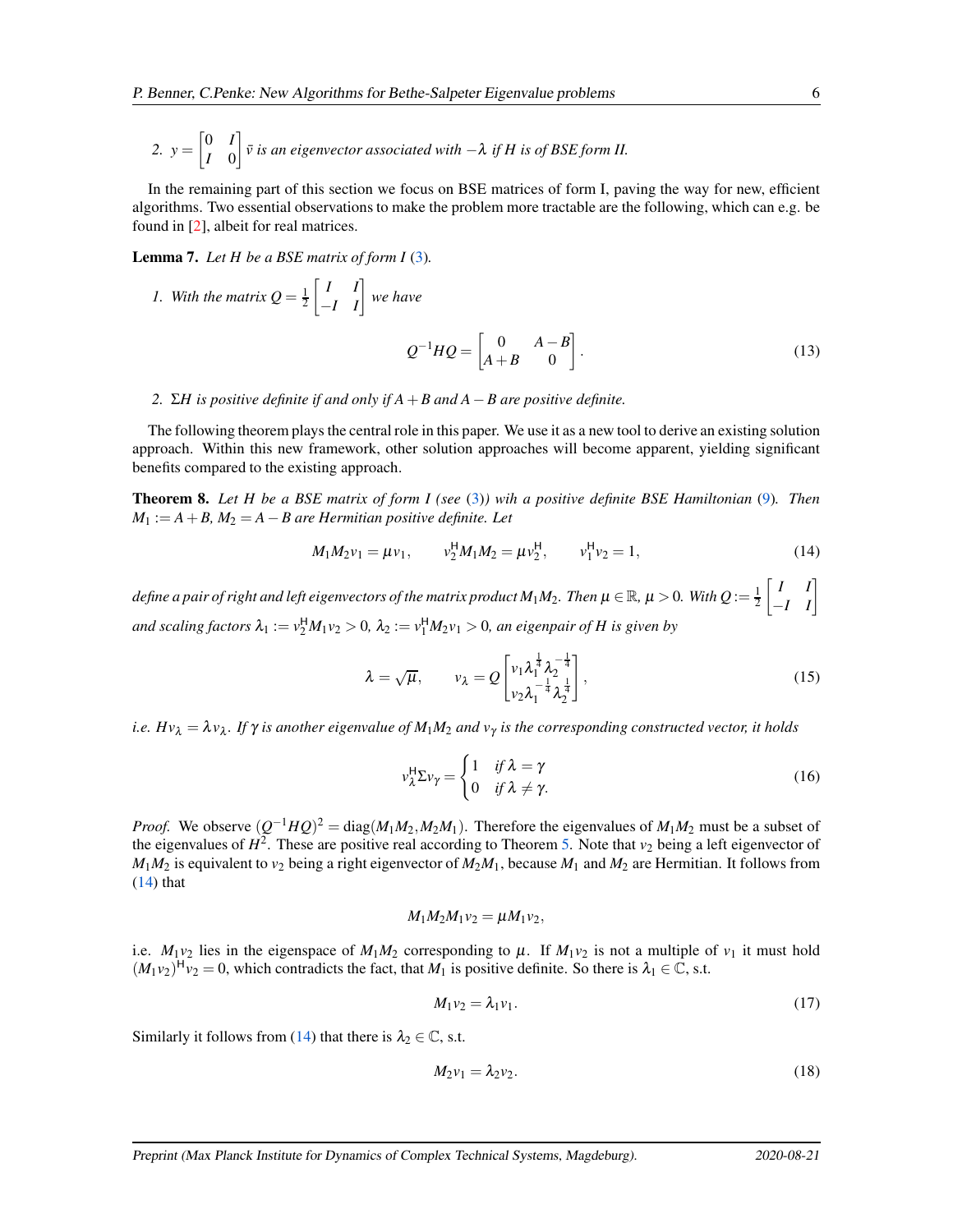Following from [\(17\)](#page-5-1) and [\(18\)](#page-5-2) and using  $v_1^H v_2 = 1$ ,  $\lambda_1$  and  $\lambda_2$  can be computed as

$$
\lambda_1 = v_2^H M_1 v_2, \qquad \lambda_2 = v_1^H M_2 v_1.
$$
 (19)

It follows that  $\lambda_1, \lambda_2 \in \mathbb{R}_+$  because  $M_1$  and  $M_2$  are positive definite. Inserting [\(18\)](#page-5-2) in [\(17\)](#page-5-1) we get

$$
M_1 M_2 v_1 = \lambda_1 \lambda_2 v_1. \tag{20}
$$

With [\(14\)](#page-5-0) it follows  $\lambda_1 \lambda_2 = \mu$ . For  $\lambda \in \mathbb{C}$ ,

$$
\begin{bmatrix} 0 & M_1 \\ M_2 & 0 \end{bmatrix} \begin{bmatrix} x \\ y \end{bmatrix} = \lambda \begin{bmatrix} x \\ y \end{bmatrix}
$$
 (21)

holds if and only if

$$
M_1 y = \lambda x \quad \text{and} \quad M_2 x = \lambda y. \tag{22}
$$

This is achieved by  $\lambda := \sqrt{\lambda_1 \lambda_2} = \sqrt{\mu}$  and  $x := v_1 \lambda_1^{\frac{1}{4}} \lambda_2^{-\frac{1}{4}}$  and  $y := v_2 \lambda_1^{-\frac{1}{4}} \lambda_2^{\frac{1}{4}}$ , following from [\(17\)](#page-5-1) and [\(18\)](#page-5-2). In conclusion we have

$$
Hv_{\lambda} = HQ\begin{bmatrix} x \\ y \end{bmatrix} = Q\begin{bmatrix} 0 & M_1 \\ M_2 & 0 \end{bmatrix} \begin{bmatrix} x \\ y \end{bmatrix} = \lambda Q\begin{bmatrix} x \\ y \end{bmatrix} = \lambda v_{\lambda}.
$$

The Σ-orthogonality condition [\(16\)](#page-5-3) remains to be shown. We observe  $Q^H \Sigma Q = \frac{1}{2}$  0 *I I* 0 and with

$$
v_{\lambda} = Q \begin{bmatrix} x_{\lambda} \\ y_{\lambda} \end{bmatrix}, \quad x_{\lambda} = v_{1,\lambda} \lambda_1^{\frac{1}{4}} \lambda_2^{-\frac{1}{4}}, \quad y_{\lambda} = v_{2,\lambda} \lambda_1^{-\frac{1}{4}} \lambda_2^{\frac{1}{4}}, \tag{23}
$$

$$
v_{\gamma} = Q \begin{bmatrix} x_{\gamma} \\ y_{\gamma} \end{bmatrix}, \quad x_{\gamma} = v_{1,\gamma} \gamma_1^{\frac{1}{4}} \gamma_2^{-\frac{1}{4}}, \quad y_{\gamma} = v_{2,\gamma} \gamma_1^{-\frac{1}{4}} \gamma_2^{\frac{1}{4}}, \tag{24}
$$

we see

$$
\nu_{\lambda}^{\mathsf{H}} \Sigma \nu_{\gamma} = \frac{1}{2} (\nu_{2,\lambda}^{\mathsf{H}} \nu_{1,\gamma} \bar{\lambda}_{1}^{-\frac{1}{4}} \bar{\lambda}_{2}^{\frac{1}{4}} \gamma_{1}^{\frac{1}{4}} \gamma_{2}^{-\frac{1}{4}} + \nu_{1,\lambda}^{\mathsf{H}} \nu_{2,\gamma} \bar{\lambda}_{1}^{\frac{1}{4}} \bar{\lambda}_{2}^{-\frac{1}{4}} \gamma_{1}^{-\frac{1}{4}} \gamma_{2}^{\frac{1}{4}} ). \tag{25}
$$

This expression is equal to 0, if  $v_{2,\lambda}$  and  $v_{1,\gamma}$  are left and right eigenvectors corresponding to different eigenvalues  $\lambda \neq \gamma$  of  $M_1M_2$ . If  $\lambda = \gamma$  and if  $v_\lambda$  and  $v_\gamma$  were constructed in the same way, we have  $\lambda_1 = \gamma_1$  and  $\lambda_2 = \gamma_2$ . Using that  $\lambda_1$  and  $\lambda_2$  are real, [\(25\)](#page-6-0) simplifies to

<span id="page-6-0"></span>
$$
\nu_{\lambda}^{\mathsf{H}} \Sigma \nu_{\lambda} = \frac{1}{2} (\nu_{2,\lambda}^{\mathsf{H}} \nu_{1,\lambda} + \nu_{1,\lambda}^{\mathsf{H}} \nu_{2,\lambda}) = 1, \tag{26}
$$

where we used the normalization of the vectors given in  $(14)$ .

# <span id="page-6-1"></span>3 Algorithms for crystalline systems (Form I)

We have seen in Theorem [8](#page-5-4) that the Bethe-Salpeter eigenvalue problem of form I with size  $2n \times 2n$  can be interpreted as a product eigenvalue problem with two Hermitan factors of size  $n \times n$ . In practice, the complete set of eigenvectors provides additional insight to excitonic effects. To compute them, left and right eigenvectors of the smaller product eigenvalue problem are needed. Product eigenvalue problems are well studied (see e.g. [\[13\]](#page-15-12)). A general way to solve these problems, taking the product structure into account to improve numerical properties, is the periodic QR algorithm. This tool can be used for solving general Hamiltonian eigenvalue problems [\[14\]](#page-15-13). In this work we focus on non-iterative methods that work for Hermitian factors and transform the problem such that it can be treated using available HPC libraries.

The algorithms presented in this section compute the positive part of the spectrum of a BSE matrix and the corresponding eigenvectors. If the eigenvectors corresponding to the negative mirror eigenvalues are of interest, they can easily be computed by employing Lemma [6.](#page-4-3)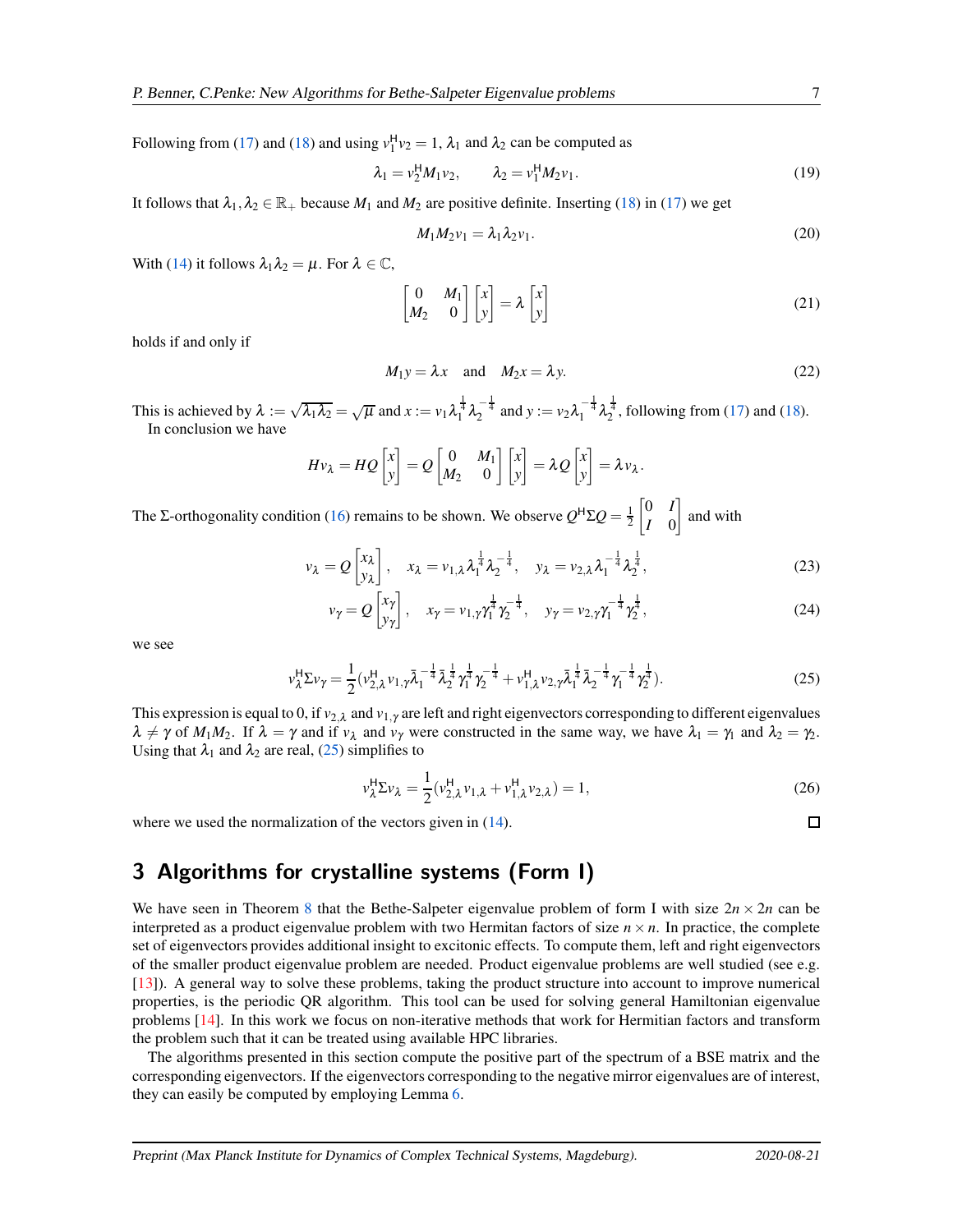#### <span id="page-7-2"></span>3.1 Square root approach

A widely used approach for solving the Bethe-Salpeter eigenvalue problem of form I (e.g. in [\[1\]](#page-15-0)) relies on the computation of the matrix square root of  $M_2 = A - B$ . We present it in the following, relating it to the framework given by Theorem [8.](#page-5-4)

Starting with the first equation of  $(14)$ , we see

<span id="page-7-0"></span>
$$
M_1 M_2 V_1 = V_1 \Lambda^2 \tag{27}
$$

$$
\Leftrightarrow M_2^{\frac{1}{2}} M_1 M_2^{\frac{1}{2}} \hat{V} = \hat{V} \Lambda^2, \tag{28}
$$

where  $\hat{V} = M_2^{\frac{1}{2}} V_1$  contains the eigenvectors of the Hermitian matrix  $M_2^{\frac{1}{2}} M_1 M_2^{\frac{1}{2}}$ .

On the other hand, with the second equation of  $(14)$ , we see

$$
V_2^{\rm H} M_1 M_2 = \Lambda^2 V_2^{\rm H} \tag{29}
$$

$$
\Leftrightarrow \hat{V}^{\mathsf{H}} M_2^{\frac{1}{2}} M_1 M_2^{\frac{1}{2}} = \Lambda^2 \hat{V}^{\mathsf{H}}
$$
\n(30)

where  $\hat{V} = M_2^{-\frac{1}{2}}V_2$  contains the left eigenvectors of  $M_2^{\frac{1}{2}}M_1M_2^{\frac{1}{2}}$ . Here, note that because  $M_2^{\frac{1}{2}}M_1M_2^{\frac{1}{2}}$  is Hermitian, left and right eigenvectors coincide, we can denote both left and right eigenvector matrices by  $\hat{V}$ .

<span id="page-7-1"></span>If the generalized eigenvalue problem [\(14\)](#page-5-0) is solved in this particular way, we can say more about the resulting scalar factors  $\lambda_1$  and  $\lambda_2$  in [\(17\)](#page-5-1) and [\(18\)](#page-5-2).

Lemma 9. *Let M*<sup>1</sup> *and M*<sup>2</sup> *be given as in Theorem [8,](#page-5-4)* Λ <sup>2</sup> *be a diagonal matrix containing the eigenvalues of*  $M_1M_2$  and  $\hat{V}$  contain the eigenvectors of  $M_2^{\frac{1}{2}}M_1M_2^{\frac{1}{2}}$  and  $\hat{V}^H\hat{V}=I$ . Then  $V_1:=M_2^{-\frac{1}{2}}\hat{V}$ ,  $V_2:=M_2^{\frac{1}{2}}\hat{V}$  fulfill

$$
V_1^{\mathsf{H}} V_2 = I, \qquad M_2 V_1 = V_2, \qquad M_1 V_2 = V_1 \Lambda^2. \tag{31}
$$

*Proof.* The first statement is immediately obvious from the normalization of  $\hat{V}$  and because  $M_2$  is Hermitian. Starting with [\(28\)](#page-7-0) we see

$$
M_2^{\frac{1}{2}}M_1M_2^{\frac{1}{2}}\hat{V} = \hat{V}\Lambda^2 \Leftrightarrow M_1V_2 = V_1\Lambda^2.
$$

Using  $M_1V_2 = V_1\Lambda^2$ , [\(28\)](#page-7-0) also yields

$$
M_2^{\frac{1}{2}}M_1M_2^{\frac{1}{2}}\hat{V} = \hat{V}\Lambda^2 \Leftrightarrow M_2V_1 = V_2.
$$

Lemma [9](#page-7-1) states that the scaling factors in [\(17\)](#page-5-1) and [\(18\)](#page-5-2) are given by  $\lambda_1 = \lambda^2$  and  $\lambda_2 = 1$  in this case. Theorem [8](#page-5-4) therefore suggests to scale the acquired eigenvectors in order to obtain eigenvectors of the full matrix as  $\sqrt{ }$ 1 1

$$
v:=Q\left[\begin{array}{c}v_1\lambda^{\frac{1}{2}}\\v_2\lambda^{-\frac{1}{2}}\end{array}\right].
$$

These observations suggest Algorithm [1,](#page-8-0) where the left and right eigenvectors needed in Theorem [8](#page-5-4) are computed from the eigenvectors of the Hermitian matrix  $M_2^{\frac{1}{2}}M_1M_2^{\frac{1}{2}}$ .

The essential work of this algorithm is the computation of the matrix square root (Step [1\)](#page-8-0) and the solution of a Hermitian eigenvalue problem (Step [2\)](#page-8-0). Computing the (principal) square root of a matrix is a nontrivial task (see e.g. [\[15\]](#page-15-14), Chapter 6) with a (perhaps surprisingly) high computational demand. Its efficient computation has been an active area of research. Given a Hermitian positive definite matrix *C*, its principal square root *S*, s.t.  $S^2 = C$ , can be computed by diagonalizing  $M = V_C D_C V_C^H$ , and taking the square roots of the diagonal entries of  $D_C$ . Then  $S := V_C \sqrt{D_C} V_C^H$ .

The main computational effort of Algorithm [1](#page-8-0) is therefore the subsequent solution of two Hermitian eigenvalue problems.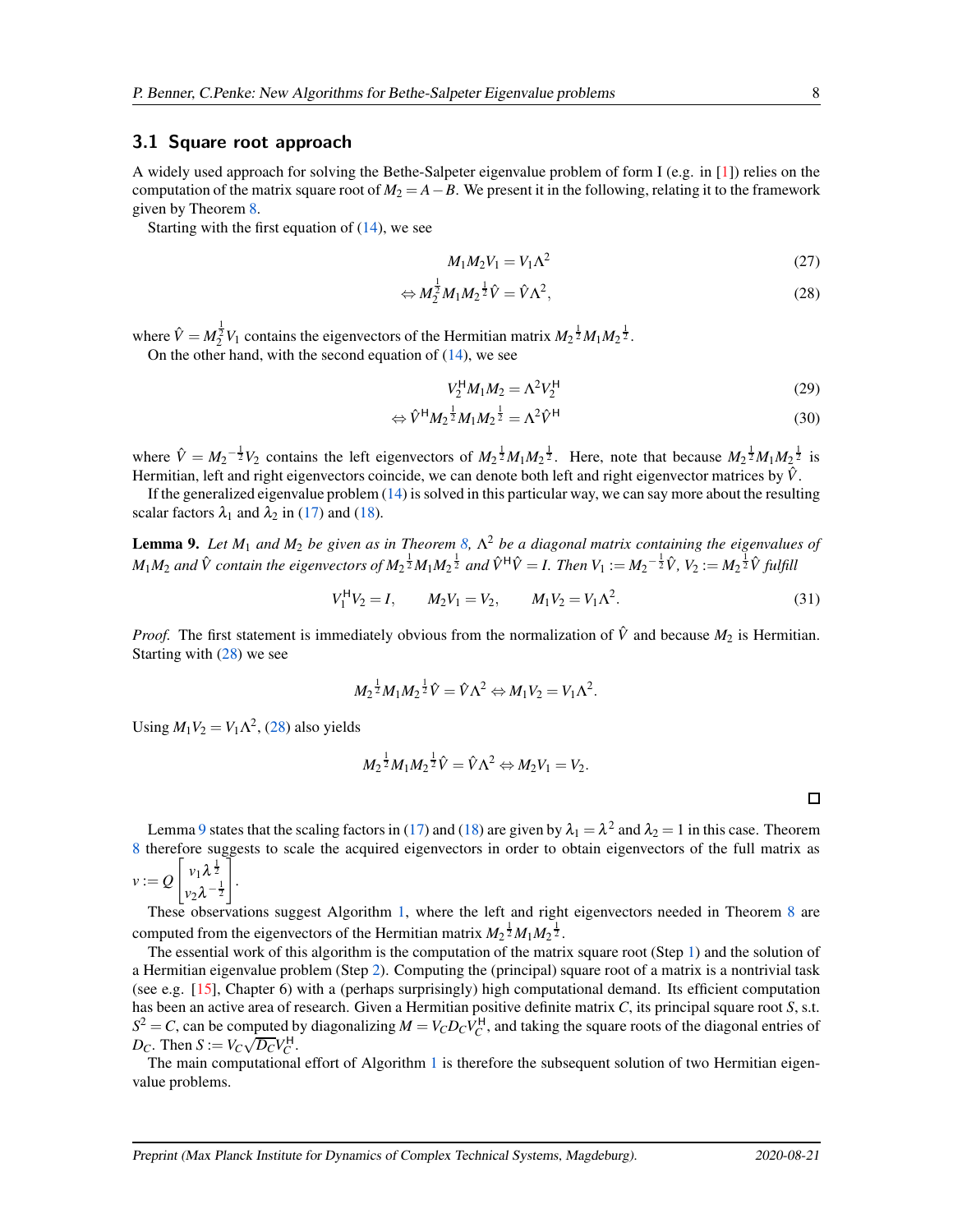#### <span id="page-8-0"></span>Algorithm 1 Compute eigenvectors of BSE matrix of form I, using the matrix square root.

**Input:**  $A = A^H \in \mathbb{C}^{n \times n}$ ,  $B = B^H \in \mathbb{C}^{n \times n}$ , defining a BSE matrix of form I:  $H = \begin{bmatrix} A & B \\ -B & -A \end{bmatrix}$ −*B* −*A*  $\Big]$ , s.t.  $A + B$  and *A*−*B* are positive definite.

**Output:**  $V \in \mathbb{C}^{2n \times n}$ ,  $\Lambda = \text{diag}(\lambda_1, \ldots, \lambda_n) \in \mathbb{R}^{n \times n}$  s.t.  $HV = V\Lambda$ .

1: *S* ←  $(A - B)^{\frac{1}{2}}$ 

2: Compute eigendecomposition of Hermitian positive definite matrix  $M := S(A + B)S$ , i.e.

$$
MV_M=V_M D,
$$

where  $V_M$  contains the normalized eigenvectors of *M* and  $D = \text{diag}(d_1, \ldots, d_n) \in \mathbb{R}^{n \times n}_+$  the eigenvalues of *M*.

3:  $\Lambda \leftarrow D^{\frac{1}{2}}$ 4:  $V_1 \leftarrow S^{-1} V_M \Lambda_1^{\frac{1}{2}}$ 5: *V*<sub>2</sub> ← *SV<sub>M</sub>* $Λ^{-\frac{1}{2}}$ 6:  $V \leftarrow \begin{bmatrix} \frac{1}{2}(V_1 + V_2) \\ \frac{1}{2}(V_2 - V_1) \end{bmatrix}$ .

### <span id="page-8-1"></span>3.2 Cholesky factorization approach

We now lay out how the product eigenvalue problem given in  $(14)$  can be solved by using Cholesky factorizations. Let the Cholesky factorization  $M_2 = LL^H$  be given.

Starting with [\(14\)](#page-5-0) we see

$$
M_1 M_2 V_1 = V_1 \Lambda^2 \tag{32}
$$

$$
\Leftrightarrow L^{\mathsf{H}} M_1 L \hat{V} = \hat{V} \Lambda^2,\tag{33}
$$

where  $\hat{V} = L^H V_1$  contains the eigenvectors of the Hermitian matrix  $L^H M_1 L$ .

On the other hand, with the second equation of  $(14)$ , we have

$$
V_2^{\mathsf{H}} M_1 M_2 = \Lambda^2 V_2^{\mathsf{H}} \tag{34}
$$

$$
\Leftrightarrow \hat{V}^{\mathsf{H}} L^{\mathsf{H}} M_1 L = \Lambda^2 \hat{V}^{\mathsf{H}},\tag{35}
$$

with  $\hat{V} = L^{-1}V_2$  as the eigenvectors of  $L^H M_1 L$ .

The analogy to Lemma [9](#page-7-1) is given in the following, which can be proven in the same way.

**Lemma 10.** Let  $M_1$  and  $M_2$  be given as in Theorem [8,](#page-5-4)  $M_2 = LL^H$  be a Cholesky decompositiong,  $\Lambda^2$  be a *diagonal matrix containing the eigenvalues of*  $M_1M_2$  *and*  $\hat{V}$  *contain eigenvectors of*  $L^H M_1L$  *and*  $\hat{V}^H \hat{V} = I$ *. Then*  $V_2 := L\hat{V}$ ,  $V_1 := V_2^{-H} = L^{-H}\hat{V}$  fulfill

$$
V_1^{\mathsf{H}} V_2 = I, \qquad M_2 V_1 = V_2, \qquad M_1 V_2 = V_1 \Lambda^2. \tag{36}
$$

This suggests the same scaling factors as in Algorithm [1,](#page-8-0) leading to Algorithm [2.](#page-9-0) The same key idea is used in the standard approach for solving generalized symmetric-definite eigenvalue problems [\[12\]](#page-15-11), implemented in various libraries [\[16,](#page-16-0) [17\]](#page-16-1).

Comparing Algorithm [1](#page-8-0) to [2,](#page-9-0) we see that the essential work in both algorithms is solving Hermitian  $n \times n$ eigenvalue problems. The Cholesky variant (Algorithm [2\)](#page-9-0) solves one explicitly at Step [2.](#page-9-0) The square root variant (Algorithm [1\)](#page-8-0) solves one for computing the matrix square root, which is then used to set up the matrix for the second eigenvalue problem. Then both left and right eigenvectors of the product eigenvalue problem can be inferred from the computed ones.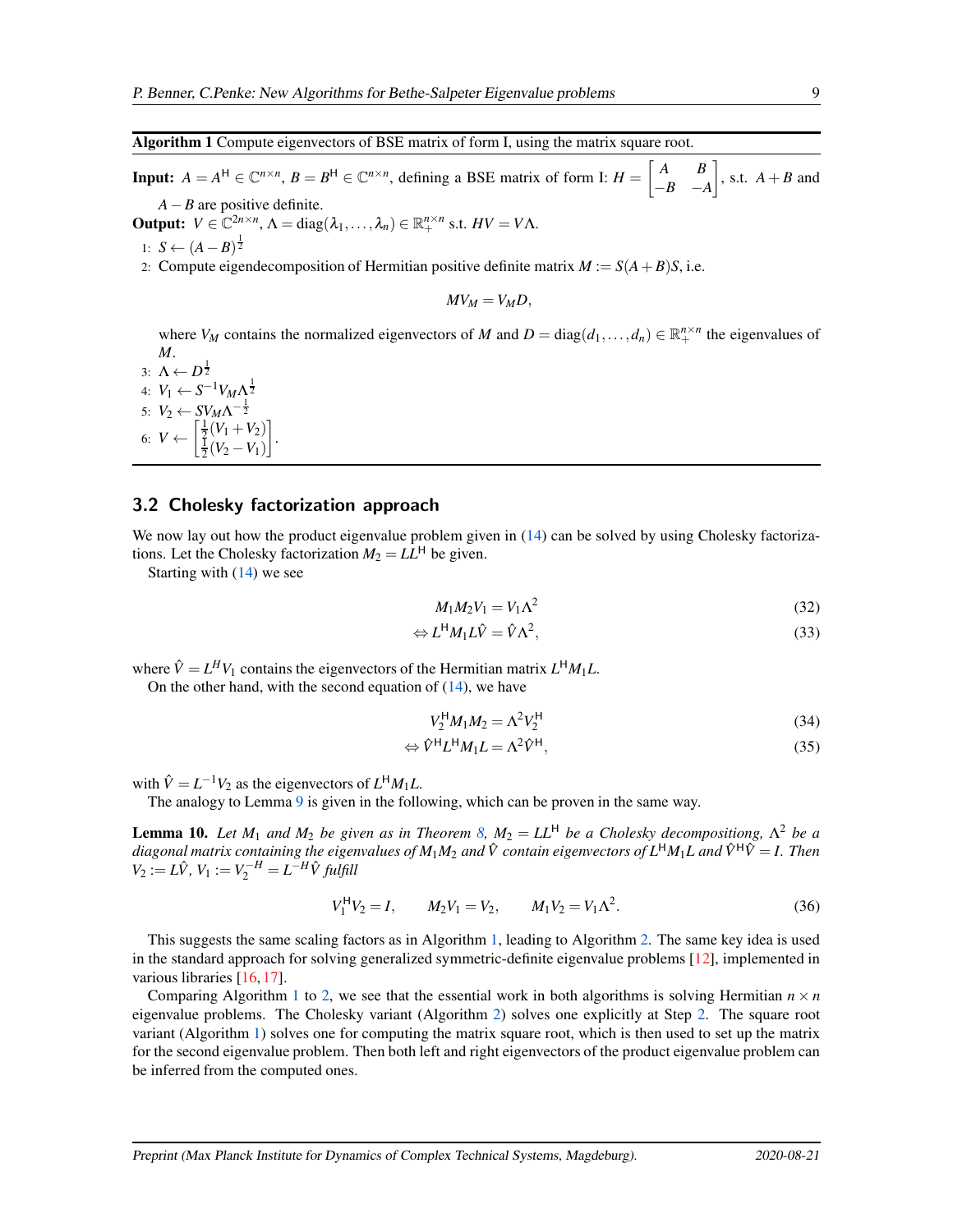#### <span id="page-9-0"></span>Algorithm 2 Compute eigenvectors of BSE matrix of form I, using a Cholesky factorization.

**Input:**  $A = A^H \in \mathbb{C}^{n \times n}$ ,  $B = B^H \in \mathbb{C}^{n \times n}$ , defining a BSE matrix of form I  $H = \begin{bmatrix} A & B \\ -B & -A \end{bmatrix}$ −*B* −*A*  $\Big]$ , s.t.  $A + B$  and  $A - B$ are positive definite.

**Output:**  $V \in \mathbb{C}^{2n \times n}$ ,  $\Lambda = \text{diag}(\lambda_1, \ldots, \lambda_n) \in \mathbb{R}^{n \times n}$  s.t.  $HV = V\Lambda$ .

1: Compute Cholesky factorization  $LL^H = A - B$ .

.

2: Compute eigendecomposition for  $M = L<sup>H</sup>(A + B)L$ 

$$
MV_M=V_M D
$$

3:  $\Lambda \leftarrow D^{\frac{1}{2}}$ 4:  $V_1 \leftarrow L^{-H} V_M \Lambda^{\frac{1}{2}}$ 5:  $V_2 \leftarrow L V_M \Lambda^{-\frac{1}{2}}$ 6:  $V \leftarrow \begin{bmatrix} \frac{1}{2}(V_1 + V_2) \\ \frac{1}{2}(V_2 - V_1) \end{bmatrix}$ 1

#### <span id="page-9-3"></span>3.3 Singular Value Decomposition approach

Both the square root approach discussed in Section [3.1](#page-7-2) and the Cholesky approach discussed in Section [3.2](#page-8-1) compute the squared eigenvalues of the original problem. In the numerical linear algebra community this procedure is well known to limit the attainable accuracy [\[18\]](#page-16-2).

The methods essentially work on the (transformed) matrix product  $M_1M_2$ . It corresponds to the squared matrix  $H^2$ , as

$$
Q^{H}H^{2}Q = \begin{bmatrix} M_{1}M_{2} & & \\ & M_{2}M_{1} \end{bmatrix}
$$
, where  $Q := \frac{1}{\sqrt{2}} \begin{bmatrix} I & I \\ -I & I \end{bmatrix}$ .

See also Lemma [7](#page-5-5) and the proof of Theorem [8.](#page-5-4) Now the scaling factor of *Q* is different to ensure its orthogonality. *H* belongs to the class of Hamiltonian matrices (see Section [2\)](#page-2-4). When the eigenvalues are computed from the squared matrix  $H^2$ , employing a backward-stable method, the computational error can be approximated using first-order perturbation theory  $[18–20]$  $[18–20]$ . It is given as

<span id="page-9-2"></span>
$$
|\lambda - \hat{\lambda}| \approx \varepsilon \frac{\|H\|_2}{s(\lambda)} \min \left\{ \frac{\|H\|_2}{\lambda}, \frac{1}{\sqrt{\varepsilon}} \right\},\tag{37}
$$

where  $\lambda$  denotes an exact eigenvalue of H,  $\hat{\lambda}$  the corresponding computed value,  $s(\lambda)$  the condition number of the eigenvalue, and  $\varepsilon$  the machine precision. Unless  $\lambda$  is very large, the expression is dominated by  $\frac{\sqrt{\varepsilon}||H||_2}{s(\lambda)}$ . Essentially, the number of significant digits of the eigenvalues is halved, compared to direct backward-stable methods. For example, applying the QR algorithm on the original matrix *H* would yield an approximate error of  $\frac{\varepsilon\|H\|_2}{s(\lambda)}$ . It fails however, to preserve and exploit the structure of the problem and is undesirable from a numerical as well as from a performance point of view.

A remedy is given in the approach discussed in this section, making use of the singular value decomposition (SVD).

Given the Cholesy factorizations  $L_1 L_1^H = M_1$ ,  $L_2 L_2^H = M_2$  and the SVD  $U \Lambda V^H = L_1 L_2^H$ , we observe that  $\Lambda$ contains the eigenvalues of the BSE matrix, i.e. the square roots of the eigenvalues of the matrix product *M*1*M*2. The details of the eigenvector computation are given in the following Lemma.

<span id="page-9-1"></span>**Lemma 11.** Let  $M_1$  and  $M_2$  be given as in Theorem [8,](#page-5-4)  $L_1L_1^H = M_1$ ,  $L_2L_2^H = M_2$  be Cholesky factorizations, and  $L_1^H L_2 = U \Lambda V^H$  *be a singular value decomposition. Then*  $V_1 := L_1 U \Lambda^{-\frac{1}{2}}$ ,  $V_2 := L_2 V \Lambda^{-\frac{1}{2}}$  fulfill

$$
V_1^{\mathsf{H}} V_2 = I, \qquad M_2 V_1 = V_2 \Lambda, \qquad M_1 V_2 = V_1 \Lambda. \tag{38}
$$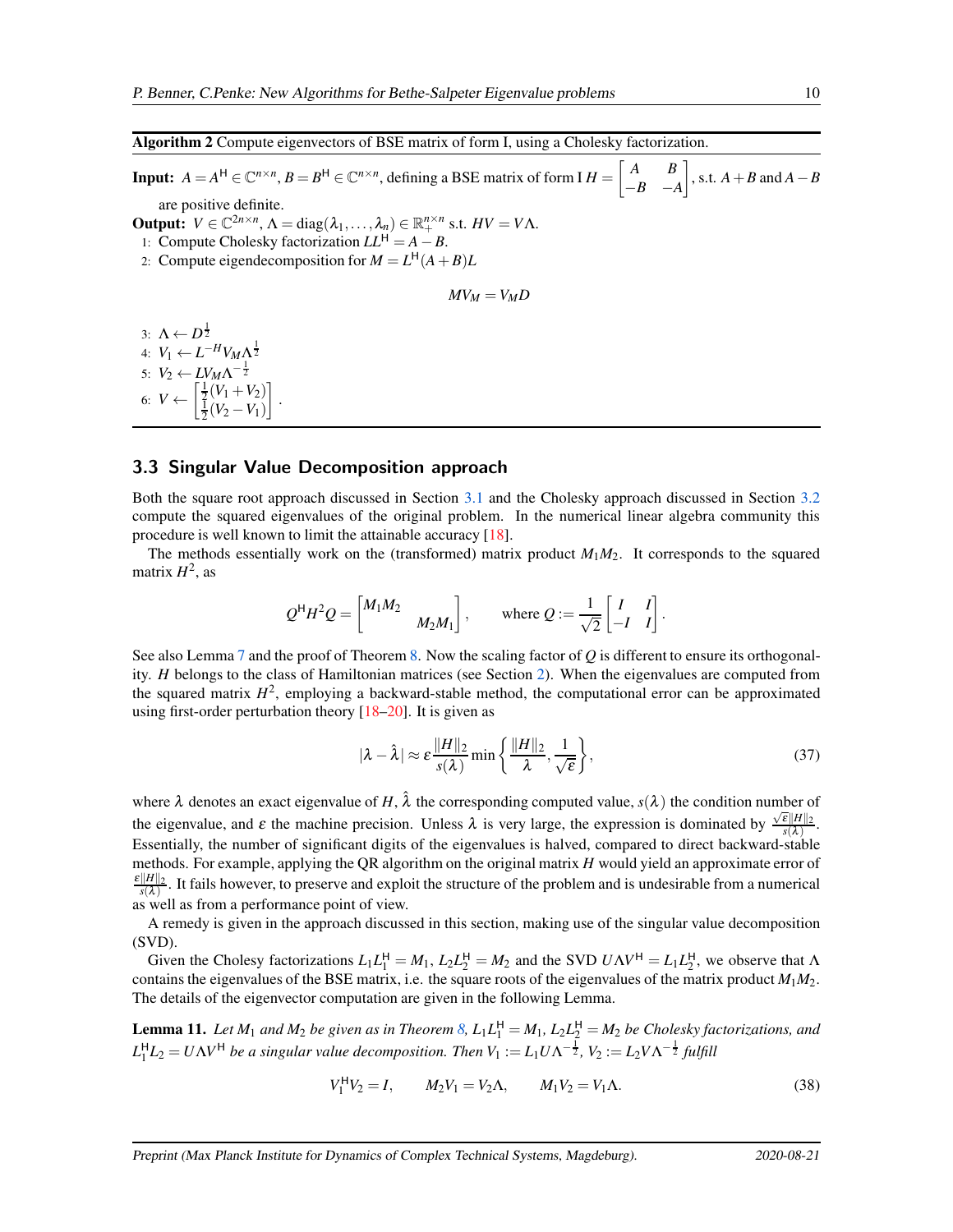*Proof.* It holds

$$
V_1^{\rm H} V_2 = \Lambda^{-\frac{1}{2}} U^{\rm H} L_1^{\rm H} L_2 V \Lambda^{-\frac{1}{2}} = \Lambda^{-\frac{1}{2}} U^{\rm H} U \Lambda V^{\rm H} V \Lambda^{-\frac{1}{2}} = I
$$

and

$$
M_2V_1 = M_2L_1U\Lambda^{-\frac{1}{2}} = L_2L_2^H L_1U\Lambda^{-\frac{1}{2}} = L_2V\Lambda U^H U\Lambda^{-\frac{1}{2}} = L_2V\Lambda^{\frac{1}{2}} = V_2\Lambda.
$$

 $M_1V_2 = V_1\Lambda$  is proved in the same way.

Lemma [11](#page-9-1) states that the scaling described in [\(15\)](#page-5-6) boils down to a scaling factor of 1 as  $\lambda_1 = \lambda_2$ . This suggests Algorithm [3.](#page-10-0)

#### <span id="page-10-0"></span>Algorithm 3 Compute eigenvectors of BSE matrix of form I, using the singular value decomposition.

**Input:**  $A = A^H \in \mathbb{C}^{n \times n}$ ,  $B = B^H \in \mathbb{C}^{n \times n}$ , defining a BSE matrix of form I  $H = \begin{bmatrix} A & B \\ -B & -A \end{bmatrix}$ −*B* −*A*  $\Big]$ , s.t.  $=A+B$  and *A*−*B* are positive definite. **Output:**  $V \in \mathbb{C}^{2n \times n}$ ,  $\Lambda = \text{diag}(\lambda_1, \ldots, \lambda_n) \in \mathbb{R}^{n \times n}_+$  s.t.  $HV = V\Lambda$ . 1: Compute Cholesky factorization  $L_1 L_1^H = M_1$ . 2: Compute Cholesky factorization  $L_2 L_2^{\mathsf{H}} = M_2$ . 3: Compute singular value decomposition  $U_{SVD}\Lambda V_{SVD}^{\text{H}} = L_1^{\text{H}}L_2$ 4:  $V_1 \leftarrow L_1 U_{SVD} \Lambda^{-\frac{1}{2}}$ 5:  $V_2 \leftarrow L_2 V_{SVD} \Lambda^{-\frac{1}{2}}$ 6:  $V \leftarrow \begin{bmatrix} \frac{1}{2}(V_1 + V_2) \\ \frac{1}{2}(V_2 - V_1) \end{bmatrix}$ 1 .

The main difference between the SVD-based algorithm (Algorithm [3\)](#page-10-0) and the other ones, from a numerical point of view, is that the eigenvalue matrix  $\Lambda$  is computed directly by the SVD and not as a square root of another diagonal matrix *D*.

The way real BSE matrices of form  $\text{II}(4)$  $\text{II}(4)$  are treated in [\[2\]](#page-15-1) is based on the same idea.

We can expect to see a higher accuracy in the eigenvalues than in the square root and the Cholesky approach, because the eigenvalues are computed directly, using a backward-stable method for the singular value decomposition. Perturbation theory [\[21\]](#page-16-4) yields an approximate error of

$$
|\lambda - \hat{\lambda}| \approx \varepsilon \frac{\|H\|_2}{s(\lambda)}.
$$
 (39)

In the other approaches, a similar approximation only holds for the error of the squared eigenvalues  $\lambda^2$ , and translates in form of [\(37\)](#page-9-2) to the non-squared ones.

#### 3.4 Comparison

In recent years, various packages have been developed to facilitate the computation of the electronic structure of materials. See e.g. [\[22](#page-16-5)[–24\]](#page-16-6), or <https://www.nomad-coe.eu/externals/codes> for an overview. In particular, computing excited states via methods based on many-body-perturbation theory has come into focus, as powerful computational resources become more widely available. Here, the Bethe-Salpeter approach constitutes a state-of-the art method for computing optical properties such as the optical absorption spectrum. To this end, Algorithm [1](#page-8-0) is typically used to solve the resulting eigenvalue problem after the matrices *A* and *B* have been set up  $[1]$ .

The main contribution of the previous section was to provide a unified frame of reference, which can be used to derive the existing approach (Algorithm [1\)](#page-8-0) as well as two new ones (Algorithm [2](#page-9-0) and Algorithm [3\)](#page-10-0). Due to this unified framework, the similarities between the realizations of the different approaches become apparent. In all algorithms we clearly see four steps.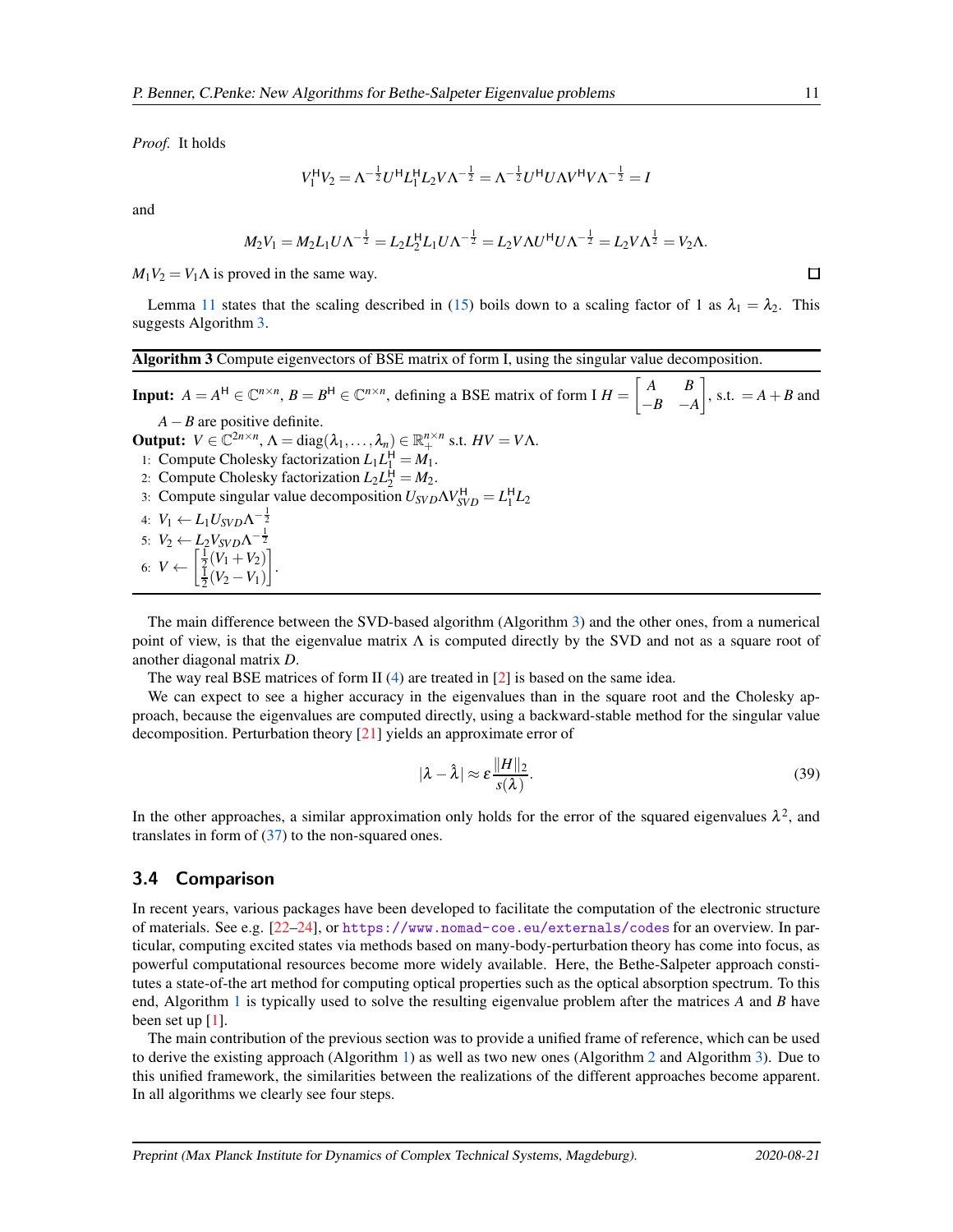- 1. Preprocessing: Setup a matrix *M*.
- 2. Decomposition: Compute spectral, respectively, singular value decomposition of *M*.
- 3. Postprocessing: Transform resulting vectors to (left and right) eigenvectors of matrix  $(A + B)(A B)$ .
- 4. Final setup: Form eigenvectors of original BSE matrix.
- <span id="page-11-0"></span>A detailed compilation is given in Table [1.](#page-11-0)

|                   | $SQRT$ (Alg. 1)                                                                  |  | $CHOL$ (Alg. 2)                                                                                                                                                                                                                                                                                                            |  | $CHOL+SVD$ (Alg. 3)                                                                         |                               |
|-------------------|----------------------------------------------------------------------------------|--|----------------------------------------------------------------------------------------------------------------------------------------------------------------------------------------------------------------------------------------------------------------------------------------------------------------------------|--|---------------------------------------------------------------------------------------------|-------------------------------|
| 1. Preprocessing  | $S = (A - B)^{\frac{1}{2}},$ $(11n^3)$ $LL^H = A - B,$                           |  |                                                                                                                                                                                                                                                                                                                            |  |                                                                                             | $(\frac{1}{3}n^3)$            |
|                   | $M = S(A + B)S$                                                                  |  | $(4n^3)$ $M = L(A+B)L^H$                                                                                                                                                                                                                                                                                                   |  | $(\frac{1}{3}n^3)$ $L_1L_1^H = A - B$ ,<br>$L_2L_2^H = A + B$ ,<br>$(2n^3)$ $M = L_1^H L_2$ | $(\frac{1}{3}n^3)$<br>$(n^3)$ |
| 2. Decomposition  | $M = V_M \Lambda^2 V_M^{\rm H}$                                                  |  | $(9n^3)$ $M = V_M \Lambda^2 V_M^{\rm H}$                                                                                                                                                                                                                                                                                   |  | $(9n^3)$ $M = U_{SVD} \Lambda V_{SVD}^{\text{H}}$ $(21n^3)$                                 |                               |
| 3. Postprocessing | $V_1 := S^{-1} V_M \Lambda^{\frac{1}{2}},$<br>$V_2 = SV_M\Lambda^{-\frac{1}{2}}$ |  | $\begin{vmatrix} (\frac{8}{3}n^3) \\ (2n^3) \end{vmatrix}$ $\begin{vmatrix} V_1 = L^{-H}V_M\Lambda^{\frac{1}{2}}, \\ V_2 = LV_M\Lambda^{-\frac{1}{2}} \end{vmatrix}$ $\begin{vmatrix} n^3 \end{vmatrix}$ $\begin{vmatrix} V_1 = L_1U_{SVD}\Lambda^{-\frac{1}{2}}, \\ V_2 = L_2V_{SVD}\Lambda^{-\frac{1}{2}} \end{vmatrix}$ |  |                                                                                             | $\frac{(n^3)}{(n^3)}$         |
| 4. Final setup    |                                                                                  |  | $V = \left[\frac{\frac{1}{2}(V_1 + V_2)}{\frac{1}{2}(V_2 - V_1)}\right].$                                                                                                                                                                                                                                                  |  |                                                                                             |                               |

Table 1: Algorithmic steps of the different methods. The number in brackets estimates the number of flops, where lower-order terms are neglected.

Seeing the algorithms side by side enables a direct comparison. The amount of flops is based on estimates for sequential, non blocked implementations [\[12\]](#page-15-11), and lower order terms i.e.  $\mathcal{O}(n^2)$  and  $\mathcal{O}(n)$ , are neglected. The preprocessing step is most expensive in the square root approach. Computing the square root of a Hermitian matrix involves the solution of a Hermitian eigenvalue problem. Additionally, the matrices *S* and *M* need to be set up, using 3 matrix-matrix products. This makes the preprocessing step even more expensive as the following "main" eigenvalue computation. The CHOL and the CHOL+SVD approach, on the other hand, only rely on one or two Cholesky factorizatons and matrix multiplications, which are comparatively cheap to realize. The computational effort in the decomposition step is the highest in the CHOL+SVD step. The post-processing step again is most expensive in the SQRT approach, because the matrix *S* is a general square matrix, while the *L* matrices in CHOL and CHOL+SVD are triangular. In total, SQRT takes an estimated amount of  $28\frac{2}{3}n^3$  flops, *CHOL* takes  $13\frac{1}{3}n^3$  flops and CHOL+SVD takes  $24\frac{2}{3}n^3$  flops. The classical QR algorithm applied to the full, non-Hermitian matrix takes about  $25(2n)^3 = 200n^3$  flops (not including the computation of eigenvectors from the Schur vectors). Solving the Hermitian-definite eigenvalue problem [\(1\)](#page-1-0) can exploit symmetry, but still acts on the large problem and can be expected to perform  $14(2n)^3 = 112n^3$  flops.

According to this metric, we expect both new approaches to perform faster than the square root approach. The actual performance of algorithms on modern architectures is not simply determined by the number of operations performed, but by their parallelizability and communication costs. All presented approaches have a high computational intesity of  $\mathcal{O}(n^3)$ , such that the memory bandwith is not likely to be a bottleneck. All methods rely on the same standard building blocks from numerical linear algebra, for which optimized versions (e.g. blocked variants for cache-efficiency) are available. This setting makes a fair comparison possible where the arithmetic complexity has a high explanatory power.

To summarize, we expect CHOL to be about twice as fast as SQRT, while keeping the same accuracy. CHOL+SVD performs more computations than CHOL, and will take more time, but could improve the accuracy of the computations. It might be faster than SQRT, depending on how efficient the diagonalizations in SQRT and the SVD in CHOL+SVD are implemented.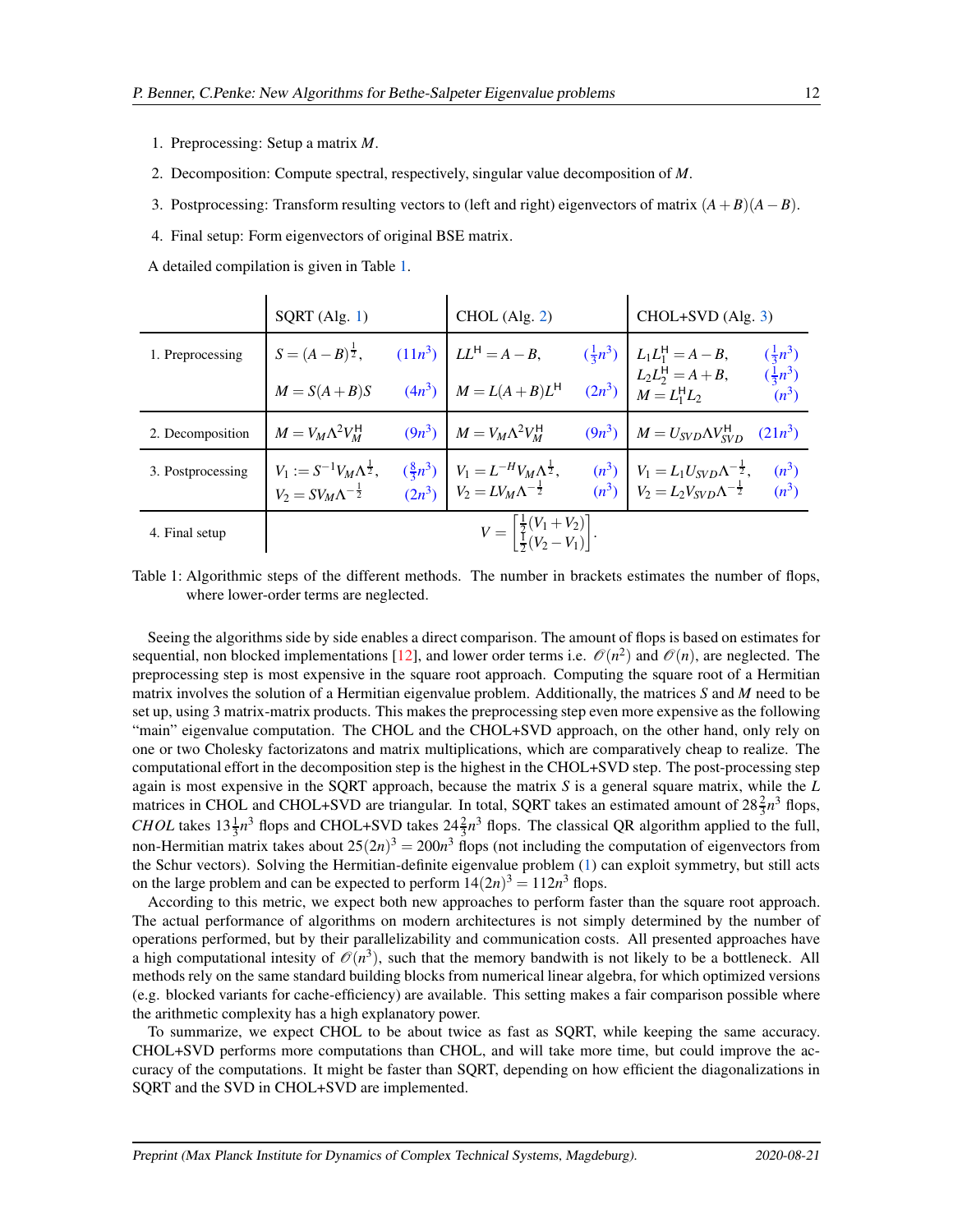<span id="page-12-0"></span>

| Method          | <b>Relative Error</b><br>Runtime |            |                                                 |             |                   |  |  |
|-----------------|----------------------------------|------------|-------------------------------------------------|-------------|-------------------|--|--|
|                 | $\kappa = 10$                    |            | $\kappa = 10^3$ $\kappa = 10^6$ $\kappa = 10^9$ |             |                   |  |  |
| eig             | 1.28e-14                         | $5.08e-14$ | $3.82e-11$                                      | $1.26e-08$  | $62.7 \text{ ms}$ |  |  |
| generalized eig | 7.89e-15                         | $6.67e-15$ | 1.89e-11                                        | 1.97e-09    | $10.7$ ms         |  |  |
| haeig           | $4.73e-15$                       | 7.82e-15   | $4.32e-11$                                      | $2.23e-08$  | $50.9$ ms         |  |  |
| <b>SQRT</b>     | 5.45e-15                         | $3.11e-12$ | 4.64e-06                                        | $1.39e+00$  | 5.87 ms           |  |  |
| <b>CHOL</b>     | $4.23e-15$                       | $2.17e-12$ | $1.32e-06$                                      | $1.19e-0.5$ | $3.09$ ms         |  |  |
| $CHOL + SVD$    | $1.23e-15$                       | $2.20e-14$ | $2.53e-11$                                      | 2.38e-09    | $4.28$ ms         |  |  |

Table 2: Comparison of different methods for eigenvalue computation for Bethe-Salpeter matrix of form I of size  $400 \times 400$ .

The comparison in Table [1](#page-11-0) is helpful when implementing the new approaches in codes that already use the square root approach. For the Cholesky approach we need to substitute the computation of the matrix square root with the computation of a Cholesky factorization (LAPACK routine zpotrf), compute the matrix *M* using triangular matrix multiplications (ztrmm), and use a triangular solve (ztrsm) and a triangular matrix multiplication (ztrmm) in the post-processing step. For the CHOL+SVD approach, an additional Cholesky factorization is necessary and the Hermitian eigenvalue decomposition is substituted by a singular value decomposition (zgesvd). The post-processing involves two triangular matrix products instead of a matrix inversion and two general matrix products.

## 4 Numerical Experiments

We implemented and compared serial versions of Algorithms [1,](#page-8-0) [2](#page-9-0) and [3](#page-10-0) in MATLAB. They compute positive eigenvalues and associated eigenvectors of a BSE matrix  $H \in \mathbb{C}^{2n \times 2n}$  of form I [\(3\)](#page-1-1), which fulfills the definiteness property  $\Sigma H > 0$  discussed in Section [2.](#page-2-4) The eigenvalues are given as a diagonal matrix  $D \in \mathbb{R}^{n \times n}$ . The eigenvectors  $V \in \mathbb{C}^{2n \times n}$  are scaled s.t. Σ-orthogonality holds, i.e.  $V^{H} \Sigma V = I_{n}$ . The Σ-orthogonality is an important property in the application. It is exploited in order to construct the polarizability operator ultimately used for the computation of the absorption spectrum.

We also include the MATLAB eigensolver eig for comparison. eig can either work on the BSE matrix *H* or solve the generalized eigenvalue problem for the matrix pencil  $(\Sigma H, \Sigma)$ . In this formulation, both matrices are Hermitian and one is positive definite, which allows for a faster computation.

The experiments were performed on a laptop with an Intel(R) Core(TM) i7-8550U processor using MATLAB R2018a.

The first experiments aim to assess the accuracy of the computed eigenvalues. The matrices *A* and *B* are of size  $n = 200$  and are created in the following way for a given value  $\kappa \in \mathbb{R}$ . Let  $d = [1, \ldots, \frac{1}{3}\kappa] \in \mathbb{R}^n$  be a vector with elements equally spaced between 1 and  $\frac{1}{3}\kappa$ . The BSE matrix is constructed as

$$
H = \begin{bmatrix} A & B \\ -B & -A \end{bmatrix} := \begin{bmatrix} Q & 0 \\ 0 & Q \end{bmatrix}^{\mathsf{H}} \begin{bmatrix} \text{diag}(d) & \frac{1}{2}\text{diag}(d) \\ -\frac{1}{2}\text{diag}(d) & -\text{diag}(d) \end{bmatrix} \begin{bmatrix} Q & 0 \\ 0 & Q \end{bmatrix},
$$

where  $Q \in \mathbb{C}^{n \times n}$  is a randomly generated, unitary matrix. It can be shown, that cond $(H) = \kappa$  and the eigenvalues are given as  $\frac{\sqrt{3}}{2}d$ .

Table [2](#page-12-0) shows the relative error in the smallest eigenvalue  $\lambda = \frac{\sqrt{3}}{2}$ , using the methods discussed in Section [3.](#page-6-1) We also included the routine haeig from the SLICOT package [\[25,](#page-16-7) [26\]](#page-16-8). Because haeig can only compute eigenvalues, not eigenvectors, we also only compute eigenvalues in the other methods in order to make the runtimes comparable.

The MATLAB eig function has the largest runtime. haeig is slightly faster, because it exploits the available Hamiltonian structure. However, the routine is not optimized for cache-reuse, which is why this effect can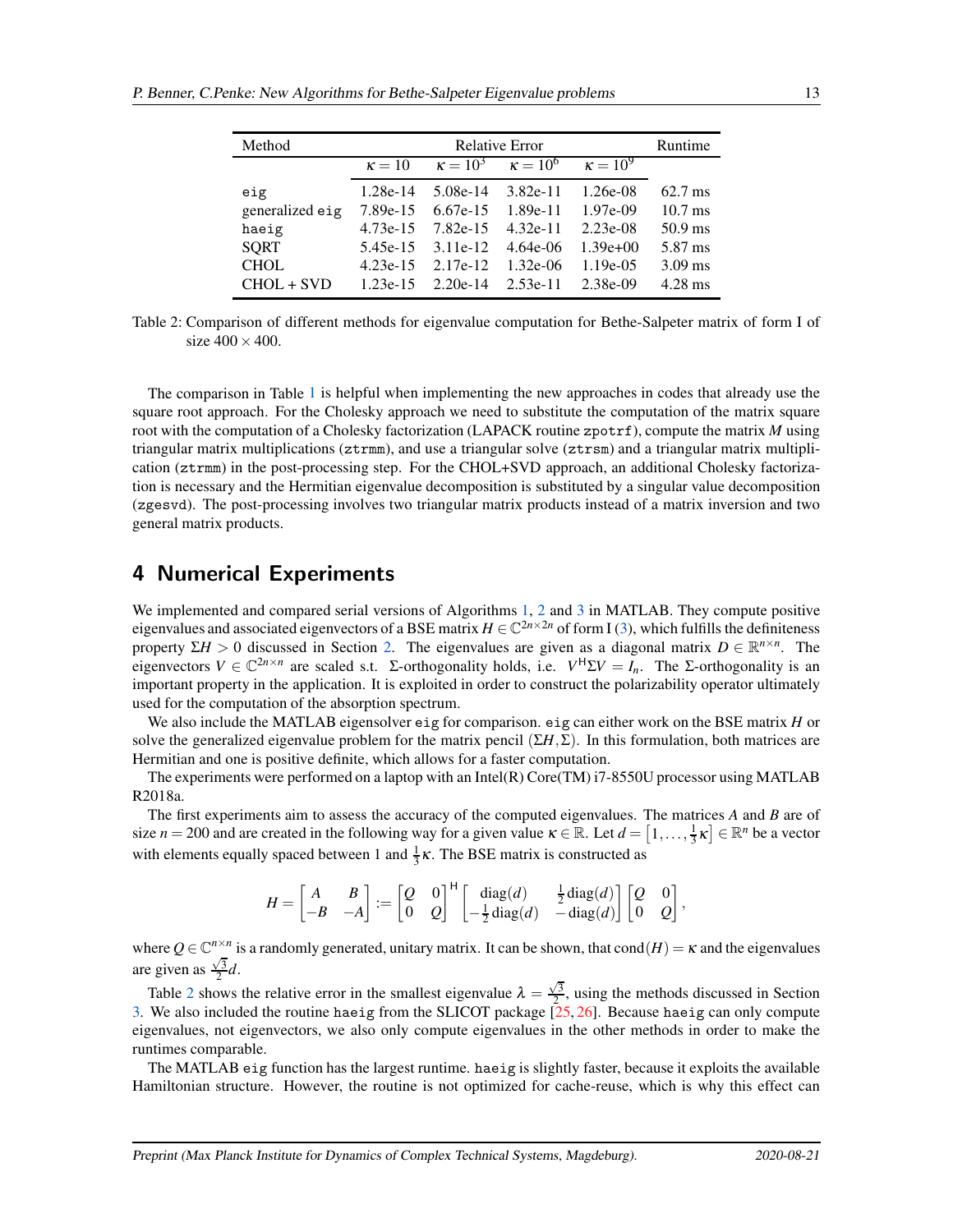not be observed more clearly and vanishes for larger matrices. The generalized eigenvalue problem can be solved much faster, because it can be transformed to a Hermitian eigenvalue problem of size  $2n \times 2n$ . The other methods ultimately act on Hermitian matrices of size  $n \times n$ , which explains the much lower runtimes.

The observed eigenvalue errors also comply with the error analysis given in Section [3.3.](#page-9-3) The state-of-the-art square root approach performs even worse than expected, yielding a completely wrong eigenvalue for matrices with a condition number  $\kappa = 10^9$ . In the application context, the small eigenvalues are of special interest. They correspond to bound exciton states, representing a strong electron-hole interaction. They are the reason why the Bethe-Salpeter approach is used instead of simpler schemes based on time-dependent density functional theory [\[5\]](#page-15-4). The smallest eigenvalues suffer the most from this numerical inaccuracy.

The second experiment aims to asses the runtime of the sequential implementations, including the eigenvector computation in the measurement. The matrices *A* and *B* are setup as random matrices, where the diagonal of *A* has been scaled up in order to guarantee the definiteness property Σ*H* > 0. The measured runtimes are found in Figure [1](#page-13-0) and serve as a rough indicator of computational effort.

<span id="page-13-0"></span>

Figure 1: Runtimes for different methods,  $A, B \in \mathbb{C}^{n \times n}$  with varying matrix sizes.

As expected, the Cholesky approach yields the fastest runtime of all approaches. The SVD approach also performs better than the square root approach. However, this picture could easily look different in another computational setup. An approach based on the eig command becomes prohibitively slow, when larger matrices are considered. Matrices in real applications become extremely large, up to dimensions of order 100 000, in order to get reasonable results. The effect would be even more drastic in a parallel setting, as the solution of a nonsymmetric dense eigenvalue problem is notoriously difficult to parallelize.

Figure [2](#page-14-0) shows the achieved  $\Sigma$ -orthogonality of the eigenvector matrices for matrices with certain condition numbers. To this end, we manipulate the diagonal of the randomly generated matrix *A* such that badly conditioned BSE matrices *H* are generated. For the square root and the Cholesky approach, the Σ-orthogonality breaks down completely for badly conditioned matrices. This can have dramatic consequences and lead to completely wrong results, when further computations rely on this property.

To show the applicability to real life examples, we extracted a Bethe-Salpeter matrix corresponding to the excitation of Lithium-Fluoride from the exciting software package [\[22\]](#page-16-5). Computational details on how the matrix is generated can be found in the documentation<sup>[1](#page-13-1)</sup>. Here, it is pointed out that a Tamm-Dancoff approximation, i.e. setting the off-diagonal block *B* to zero, already yields satisfactory results. The resulting  $2560 \times 2560$ 

<span id="page-13-1"></span><sup>1</sup><http://exciting-code.org/carbon-excited-states-from-bse>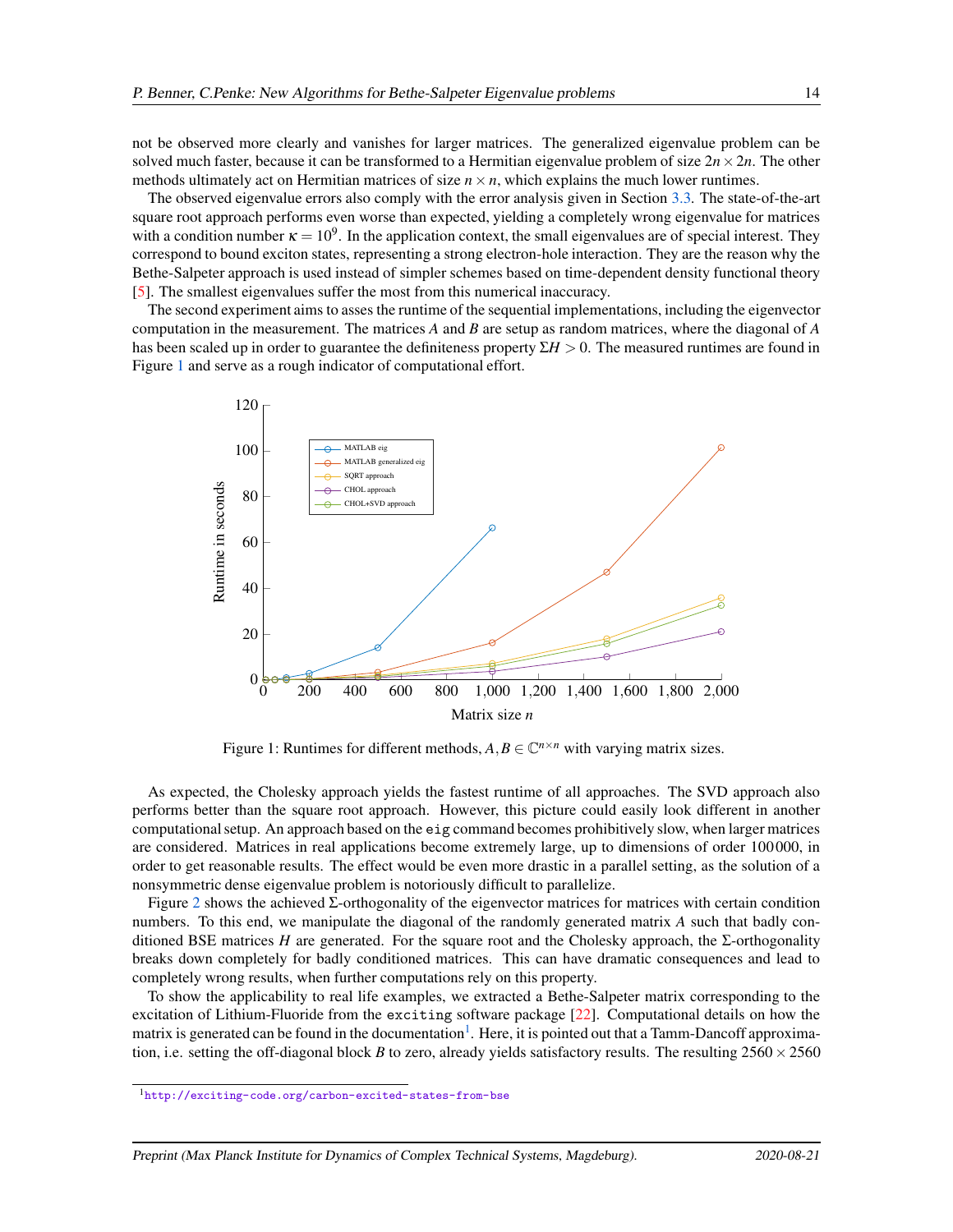<span id="page-14-0"></span>

Figure 2: Deviation from  $\Sigma$ -orthogonality for different methods,  $A, B \in \mathbb{C}^{200 \times 200}$  with a certain condition number.

<span id="page-14-1"></span>

|                 | $\lambda_1$            | $\lambda_2$            | $\lambda_3$            | Runtime   |
|-----------------|------------------------|------------------------|------------------------|-----------|
| eig             | 4.6423352497493209e-01 | 4.6524229149750918e-01 | 4.6872644706731720e-01 | 32.49 s   |
| generalized eig | 4.6423352497493126e-01 | 4.6524229149750407e-01 | 4.6872644706732447e-01 | $10.62$ s |
| haeig           | 4.6423352497493725e-01 | 4.6524229149750940e-01 | 4.6872644706732514e-01 | 71.43 s   |
| <b>SORT</b>     | 4.6423352497493120e-01 | 4.6524229149750490e-01 | 4.6872644706732541e-01 | 3.44 s    |
| CHOL.           | 4.6423352497493031e-01 | 4.6524229149750573e-01 | 4.6872644706732414e-01 | 2.06 s    |
| $CHOL + SVD$    | 4.6423352497493092e-01 | 4.6524229149750473e-01 | 4.6872644706732453e-01 | 3.41 s    |
| <b>TDA</b>      | 4.6427305979874345e-01 | 4.6528180480128906e-01 | 4.6877150201685513e-01 | 0.88 s    |

Table 3: Computed eigenvalues for Lithium Fluoride example.

BSE matrix has a condition number (computed using cond in MATLAB) of 5.33. We do not expect the algorithms to suffer from the numerical difficulties observed in the first example.

The three smallest eigenvalues computed by different methods are found in Table [3.](#page-14-1) Indeed, all approaches coincide in the first 14 significant digits. The Tamm-Dancoff approximation (TDA) applies MATLAB eig on the diagonal Block *A* and provides eigenvalues, that are correct up to 4 significant digits which is sufficient for practical applications. The measured runtimes reflect the results of the other experiments. Now the lack of low-level optimization in the haeig routine becomes apparent and leads to the lowest performance of all approaches.

# 5 Conclusions

We presented two new approaches for solving the Bethe-Salpeter eigenvalue problem as it appears in the computation of optical properties of crystalline systems. The presented methods are superior to the one currently used, which is based on the computation of a matrix square root. Computing the matrix square root constitutes a high computational effort for nondiagonal matrices. Our first proposed method substitutes the matrix square root with a Cholesky factorization which can be computed much easier. The total runtime is reduced by about 40% in preliminary experiments, while the same accuracy is achieved. In order to achieve a higher accuracy we proposed a second method, which also relies on Cholesky factorizations and uses a singular value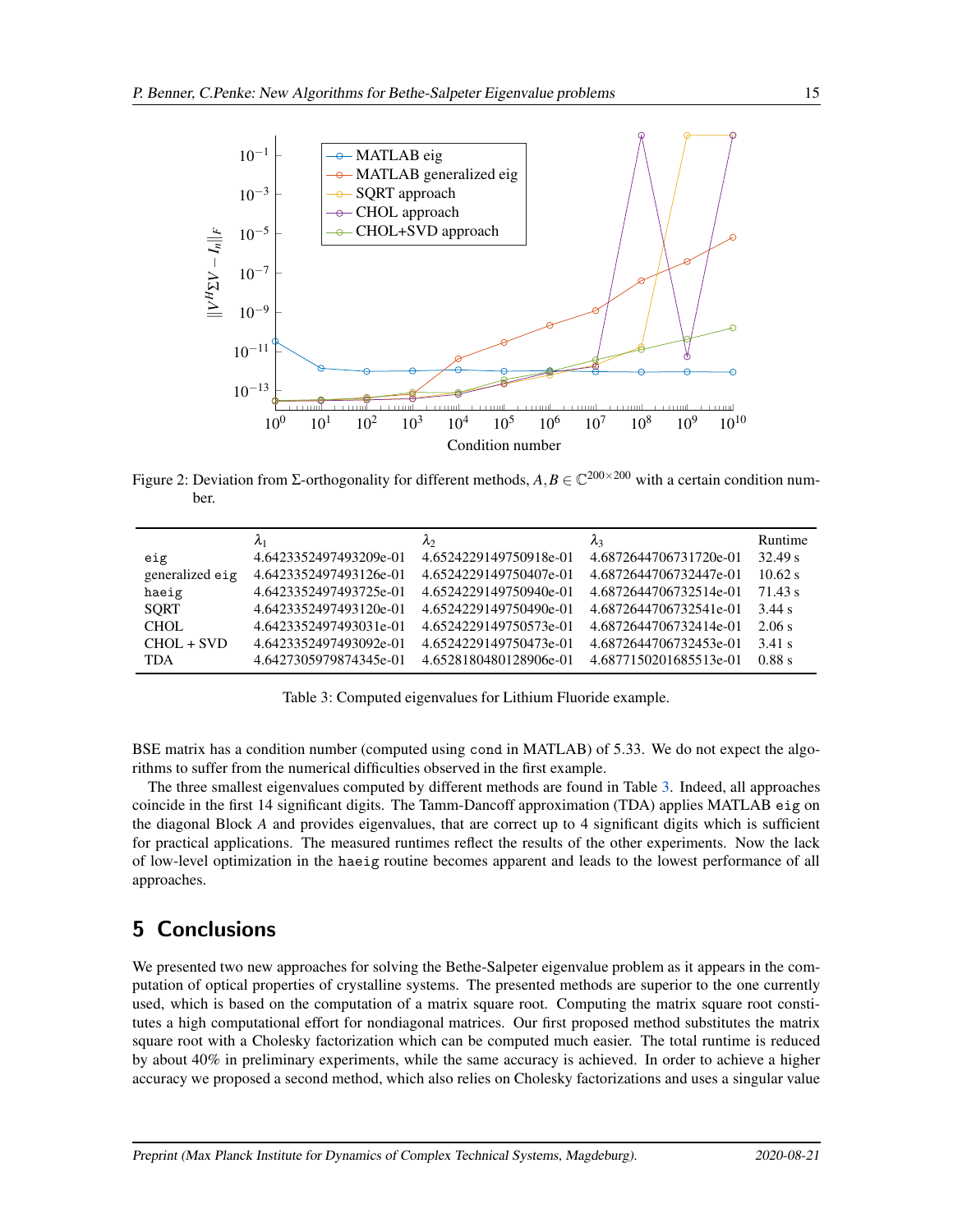decomposition instead of an eigenvalue decomposition.

We also gave new theoretical results on structured matrices, which served as a foundation of the proposed algorithms.

## <span id="page-15-0"></span>References

- <span id="page-15-1"></span>[1] T. Sander, E. Maggio, G. Kresse, Beyond the Tamm-Dancoff approximation for extended systems using exact diagonalization, Phys. Rev. B 92 (2015) 045209. [doi:10.1103/PhysRevB.92.045209](http://dx.doi.org/10.1103/PhysRevB.92.045209).
- [2] M. Shao, F. H. da Jornada, C. Yang, J. Deslippe, S. G. Louie, Structure preserving parallel algorithms for solving the Bethe-Salpeter eigenvalue problem, Linear Algebra and its Applications 488 (2016) 148–167. [doi:10.1016/j.laa.2015.09.036](http://dx.doi.org/10.1016/j.laa.2015.09.036).
- <span id="page-15-2"></span>[3] C. Penke, A. Marek, C. Vorwerk, C. Draxl, P. Benner, High performance solution of skew-symmetric eigenvalue problems with applications in solving the Bethe-Salpeter eigenvalue problem, Parallel Computing 96 (2020) 102639. [doi:10.1016/j.parco.2020.102639](http://dx.doi.org/10.1016/j.parco.2020.102639).
- <span id="page-15-3"></span>[4] C. Vorwerk, B. Aurich, C. Cocchi, C. Draxl, Bethe–Salpeter equation for absorption and scattering spectroscopy: implementation in the exciting code, Electronic Structure 1 (3) (2019) 037001. [doi:10.1088/2516-1075/ab3123](http://dx.doi.org/10.1088/2516-1075/ab3123).
- <span id="page-15-5"></span><span id="page-15-4"></span>[5] S. Sagmeister, C. Ambrosch-Draxl, Time-dependent density functional theory versus Bethe-Salpeter equation: an all-electron study, Phys. Chem. Chem. Phys. 11 (2009) 4451–4457. [doi:10.1039/B903676H](http://dx.doi.org/10.1039/B903676H).
- <span id="page-15-6"></span>[6] The top500 list, available at <http://www.top500.org>.
- [7] L. Hedin, S. Lundqvist, Effects of electron-electron and electron-phonon interactions on the oneelectron states of solids, Vol. 23 of Solid State Physics, Academic Press, 1970, pp. 1 – 181. [doi:10.1016/S0081-1947\(08\)60615-3](http://dx.doi.org/10.1016/S0081-1947(08)60615-3).
- <span id="page-15-7"></span>[8] D. S. Mackey, N. Mackey, F. Tisseur, Structured factorizations in scalar product spaces, SIAM J. Matrix Anal. Appl. 27 (3) (2005) 821–850. [doi:10.1137/040619363](http://dx.doi.org/10.1137/040619363).
- <span id="page-15-8"></span>[9] P. Benner, D. Kressner, V. Mehrmann, Skew-Hamiltonian and Hamiltonian eigenvalue problems: Theory, algorithms and applications, in: Proc. Conf. Appl Math. Scientific Comp., Springer-Verlag, 2005, pp. 3–39. [doi:10.1007/1-4020-3197-1\\_1](http://dx.doi.org/10.1007/1-4020-3197-1_1).
- <span id="page-15-9"></span>[10] P. Benner, H. Faßbender, C. Yang, Some remarks on the complex J-symmetric eigenproblem, Linear Algebra and its Applications 544 (2018) 407 – 442. [doi:10.1016/j.laa.2018.01.014](http://dx.doi.org/10.1016/j.laa.2018.01.014).
- <span id="page-15-10"></span>[11] G. Onida, L. Reining, A. Rubio, Electronic excitations: density-functional versus many-body Green'sfunction approaches, Rev. Mod. Phys. 74 (2002) 601–659. [doi:10.1103/RevModPhys.74.601](http://dx.doi.org/10.1103/RevModPhys.74.601).
- <span id="page-15-11"></span>[12] G. H. Golub, C. F. Van Loan, Matrix Computations, 4th Edition, Johns Hopkins Studies in the Mathematical Sciences, Johns Hopkins University Press, Baltimore, 2013.
- <span id="page-15-12"></span>[13] D. Kressner, Numerical Methods for General and Structured Eigenvalue Problems, Vol. 46 of Lecture Notes in Computational Science and Engineering, Springer-Verlag, Berlin, 2005.
- <span id="page-15-13"></span>[14] P. Benner, V. Mehrmann, H. Xu, A numerically stable, structure preserving method for computing the eigenvalues of real Hamiltonian or symplectic pencils, Numer. Math. 78 (3) (1998) 329–358. [doi:10.1007/s002110050315](http://dx.doi.org/10.1007/s002110050315).
- <span id="page-15-14"></span>[15] N. J. Higham, Functions of Matrices: Theory and Computation, Applied Mathematics, SIAM Publications, Philadelphia, PA, 2008. [doi:10.1137/1.9780898717778](http://dx.doi.org/10.1137/1.9780898717778).